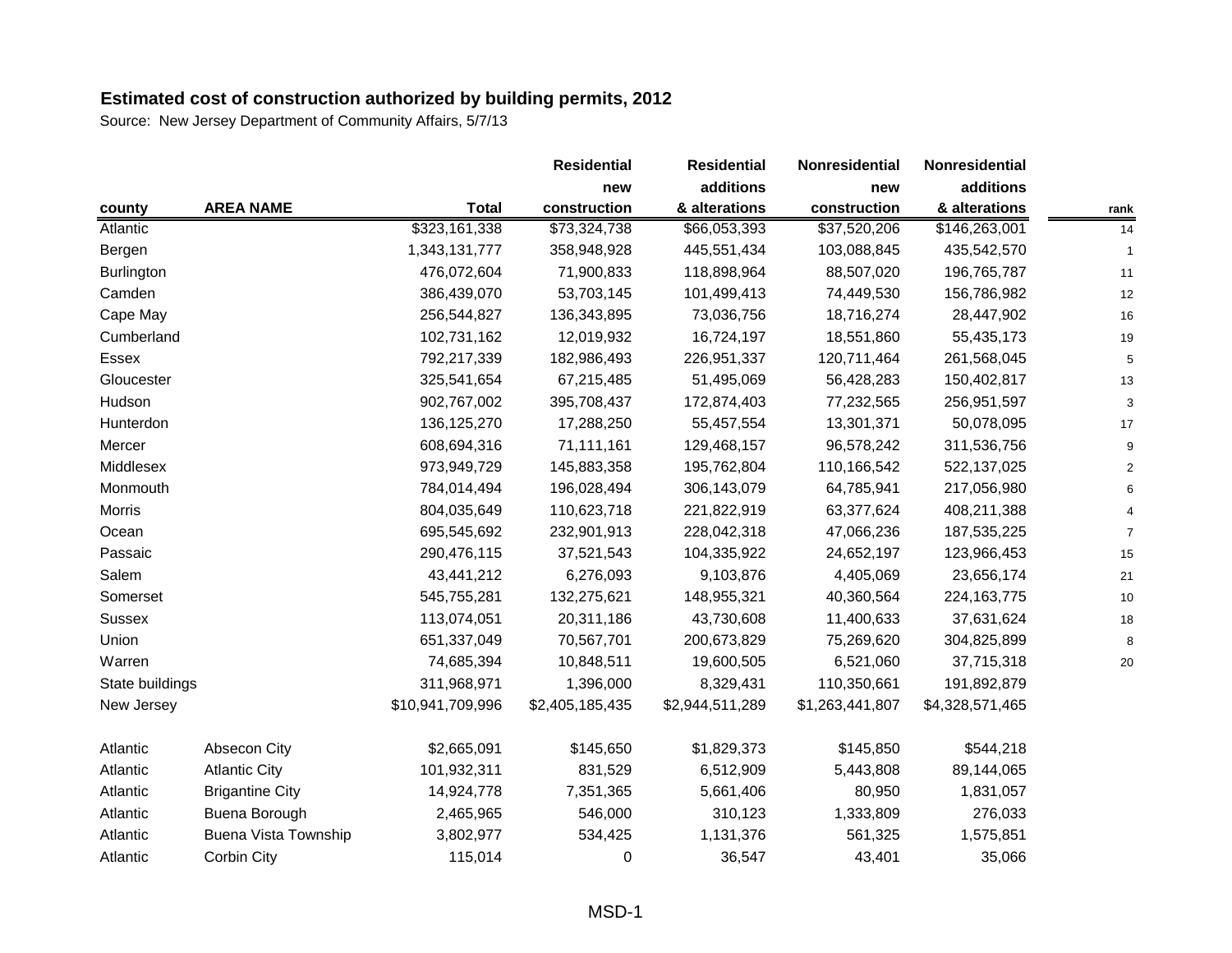|          |                          |              | <b>Residential</b> | <b>Residential</b> | Nonresidential | Nonresidential |      |
|----------|--------------------------|--------------|--------------------|--------------------|----------------|----------------|------|
|          |                          |              | new                | additions          | new            | additions      |      |
| county   | <b>AREA NAME</b>         | <b>Total</b> | construction       | & alterations      | construction   | & alterations  | rank |
| Atlantic | Egg Harbor City          | 1,435,198    | 263,910            | 384,467            | 32,775         | 754,046        |      |
| Atlantic | Egg Harbor Township      | 41,014,561   | 15,904,223         | 7,201,063          | 8,432,581      | 9,476,694      |      |
| Atlantic | <b>Estell Manor City</b> | 720,852      | 294,650            | 356,052            | 58,000         | 12,150         |      |
| Atlantic | Folsom Borough           | 3,512,831    | 535,300            | 482,252            | 2,212,900      | 282,379        |      |
| Atlantic | Galloway Township        | 12,499,446   | 3,637,970          | 6,141,090          | 55,550         | 2,664,836      |      |
| Atlantic | Hamilton Township        | 36,879,370   | 5,887,734          | 3,302,150          | 11,425,201     | 16,264,285     |      |
| Atlantic | Hammonton Town           | 9,014,426    | 1,538,122          | 2,554,884          | 1,052,286      | 3,869,134      |      |
| Atlantic | <b>Linwood City</b>      | 6,333,289    | 1,416,800          | 2,388,530          | $\Omega$       | 2,527,959      |      |
| Atlantic | Longport Borough         | 16,239,510   | 11,090,505         | 3,510,530          | 1,628,800      | 9,675          |      |
| Atlantic | Margate City             | 30,660,671   | 17,877,446         | 9,937,078          | 1,000          | 2,845,147      |      |
| Atlantic | Mullica Township         | 4,196,102    | 98,206             | 1,417,195          | 727,546        | 1,953,155      |      |
| Atlantic | Northfield City          | 4,627,620    | 726,300            | 1,830,846          | 0              | 2,070,474      |      |
| Atlantic | Pleasantville City       | 9,114,105    | 320,655            | 1,429,336          | 3,226,049      | 4,138,065      |      |
| Atlantic | Port Republic City       | 901,766      | 338,900            | 562,866            | $\Omega$       | $\Omega$       |      |
| Atlantic | Somers Point City        | 11,276,511   | 3,230,206          | 1,906,437          | 1,005,075      | 5,134,793      |      |
| Atlantic | Ventnor City             | 8,036,868    | 735,540            | 6,618,629          | $\Omega$       | 682,699        |      |
| Atlantic | <b>Weymouth Township</b> | 792,076      | 19,302             | 548,254            | 53,300         | 171,220        |      |
| Bergen   | Allendale Borough        | 11,685,861   | 2,156,606          | 6,150,383          | 0              | 3,378,872      |      |
| Bergen   | Alpine Borough           | 5,873,702    | 3,320,300          | 1,152,734          | 55,950         | 1,344,718      |      |
| Bergen   | Bergenfield Borough      | 16,670,913   | 1,426,950          | 6,235,149          | 2,631,266      | 6,377,548      |      |
| Bergen   | Bogota Borough           | 1,907,957    | 0                  | 1,316,236          | 300            | 591,421        |      |
| Bergen   | Carlstadt Borough        | 15,201,627   | 125                | 785,136            | 1,323,750      | 13,092,616     |      |
| Bergen   | Cliffside Park Borough   | 103,521,010  | 94,358,160         | 8,073,232          | 185,000        | 904,618        |      |
| Bergen   | Closter Borough          | 12,410,190   | 4,448,443          | 4,073,170          | 0              | 3,888,577      |      |
| Bergen   | Cresskill Borough        | 7,948,746    | 3,227,740          | 3,986,679          | 46,380         | 687,947        |      |
| Bergen   | Demarest Borough         | 10,552,652   | 4,889,651          | 4,432,344          | 31,000         | 1,199,657      |      |
| Bergen   | Dumont Borough           | 6,012,189    | 185,000            | 5,631,939          | 0              | 195,250        |      |
| Bergen   | Elmwood Park Borough     | 10,874,980   | 1,399,700          | 5,145,000          | 72,000         | 4,258,280      |      |
| Bergen   | East Rutherford Borough  | 22,225,069   | 4,903,700          | 2,382,860          | 1,759,225      | 13,179,284     |      |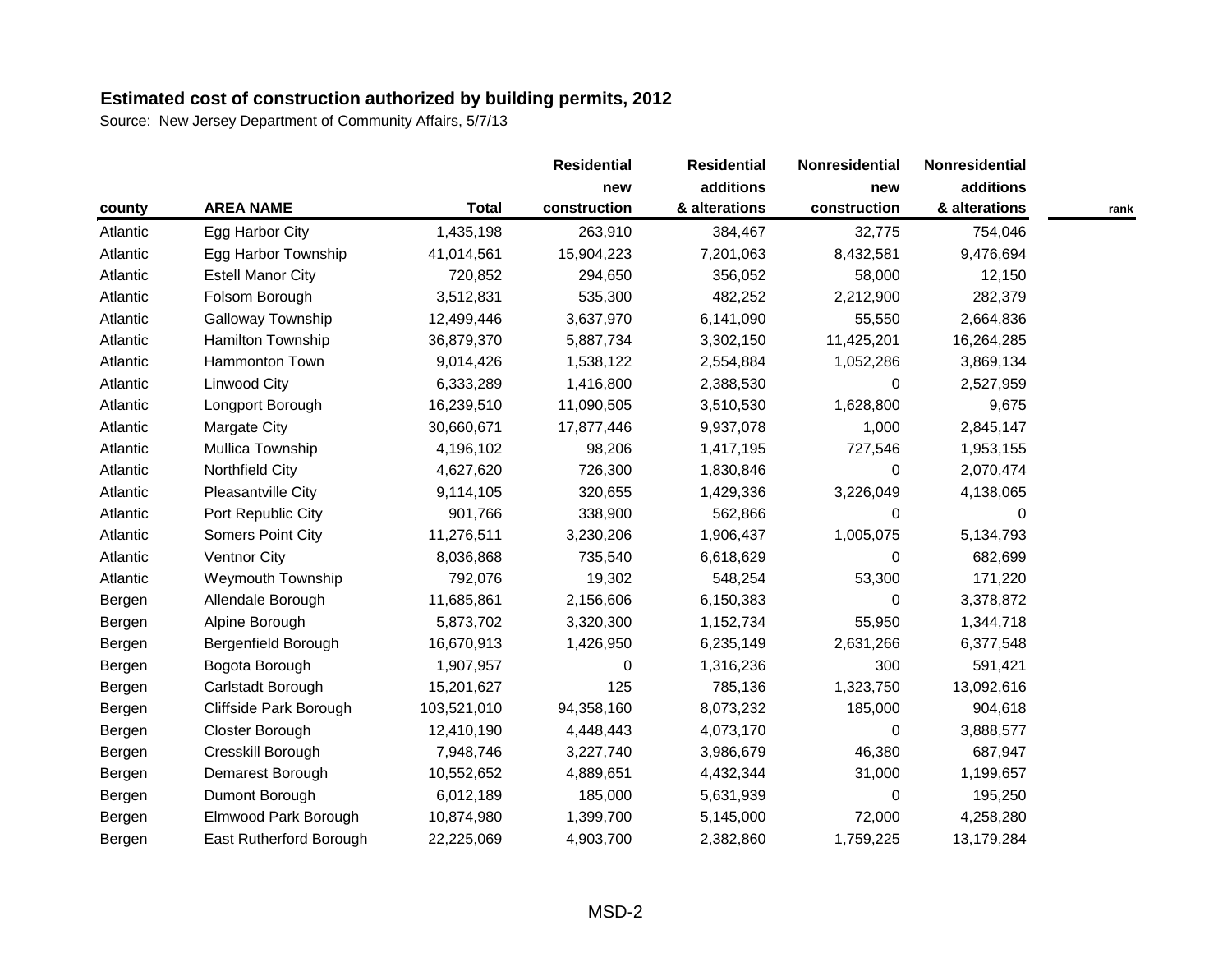|        |                                 |              | <b>Residential</b><br>new | <b>Residential</b> | Nonresidential<br>new | <b>Nonresidential</b> |      |
|--------|---------------------------------|--------------|---------------------------|--------------------|-----------------------|-----------------------|------|
|        |                                 |              |                           | additions          |                       | additions             |      |
| county | <b>AREA NAME</b>                | <b>Total</b> | construction              | & alterations      | construction          | & alterations         | rank |
| Bergen | Edgewater Borough               | 49,519,013   | 20,401,410                | 10,397,451         | 13,884,600            | 4,835,552             |      |
| Bergen | Emerson Borough                 | 5,422,860    | 322,500                   | 3,052,004          | 0                     | 2,048,356             |      |
| Bergen | <b>Englewood City</b>           | 40,730,091   | 1,495,525                 | 18,442,357         | 9,842,745             | 10,949,464            |      |
| Bergen | <b>Englewood Cliffs Borough</b> | 20,970,807   | 9,290,300                 | 4,003,102          | 1,765,000             | 5,912,405             |      |
| Bergen | Fair Lawn Borough               | 37,578,025   | 697,562                   | 12,781,578         | 3,373,537             | 20,725,348            |      |
| Bergen | Fairview Borough                | 7,098,989    | 1,006,201                 | 1,270,874          | 2,376,100             | 2,445,814             |      |
| Bergen | Fort Lee Borough                | 114,168,476  | 70,150,902                | 30,657,789         | 561,120               | 12,798,665            |      |
| Bergen | Franklin Lakes Borough          | 24,836,670   | 4,758,001                 | 13,746,103         | 388,950               | 5,943,616             |      |
| Bergen | <b>Garfield City</b>            | 15,304,610   | 5,054,500                 | 5,241,867          | 185,851               | 4,822,392             |      |
| Bergen | Glen Rock Borough               | 16,986,161   | 1,793,750                 | 11,678,181         | 19,900                | 3,494,330             |      |
| Bergen | Hackensack City                 | 43,260,065   | 435,650                   | 9,190,155          | 9,569,114             | 24,065,146            |      |
| Bergen | Harrington Park Borough         | 3,486,480    | 938,599                   | 2,165,377          | 50,200                | 332,304               |      |
| Bergen | Hasbrouck Heights Boroug        | 8,296,251    | 1,372,400                 | 4,727,926          | 89,500                | 2,106,425             |      |
| Bergen | Haworth Borough                 | 4,509,260    | 965,000                   | 2,221,635          | 586,775               | 735,850               |      |
| Bergen | Hillsdale Borough               | 9,855,602    | 1,287,076                 | 6,191,784          | $\Omega$              | 2,376,742             |      |
| Bergen | Ho-Ho-Kus Borough               | 7,290,087    | 0                         | 5,284,922          | 1,182,000             | 823,165               |      |
| Bergen | Leonia Borough                  | 6,959,386    | 398,300                   | 2,937,086          | 113,453               | 3,510,547             |      |
| Bergen | Little Ferry Borough            | 7,949,484    | 2,273,000                 | 3,640,756          | 87,800                | 1,947,928             |      |
| Bergen | Lodi Borough                    | 7,744,934    | 119,500                   | 2,677,745          | 7,000                 | 4,940,689             |      |
| Bergen | Lyndhurst Township              | 29,846,860   | 8,694,575                 | 5,393,870          | 4,563,882             | 11,194,533            |      |
| Bergen | Mahwah Township                 | 39,755,614   | 4,836,825                 | 14,313,055         | 4,950                 | 20,600,784            |      |
| Bergen | Maywood Borough                 | 12,263,781   | 273,200                   | 3,815,724          | 321,242               | 7,853,615             |      |
| Bergen | Midland Park Borough            | 6,052,586    | 735,350                   | 2,626,336          | 0                     | 2,690,900             |      |
| Bergen | Montvale Borough                | 50,771,637   | 3,910,760                 | 4,928,439          | 34,801,320            | 7,131,118             |      |
| Bergen | Moonachie Borough               | 5,561,404    | 216,500                   | 1,151,365          | $\Omega$              | 4,193,539             |      |
| Bergen | New Milford Borough             | 5,493,935    | 885,500                   | 4,103,715          | $\Omega$              | 504,720               |      |
| Bergen | North Arlington Borough         | 9,241,910    | 0                         | 3,966,274          | 261,000               | 5,014,636             |      |
| Bergen | Northvale Borough               | 7,510,383    | 326,500                   | 909,587            | 70,350                | 6,203,946             |      |
| Bergen | Norwood Borough                 | 3,480,183    | 387,700                   | 2,552,094          | 90,000                | 450,389               |      |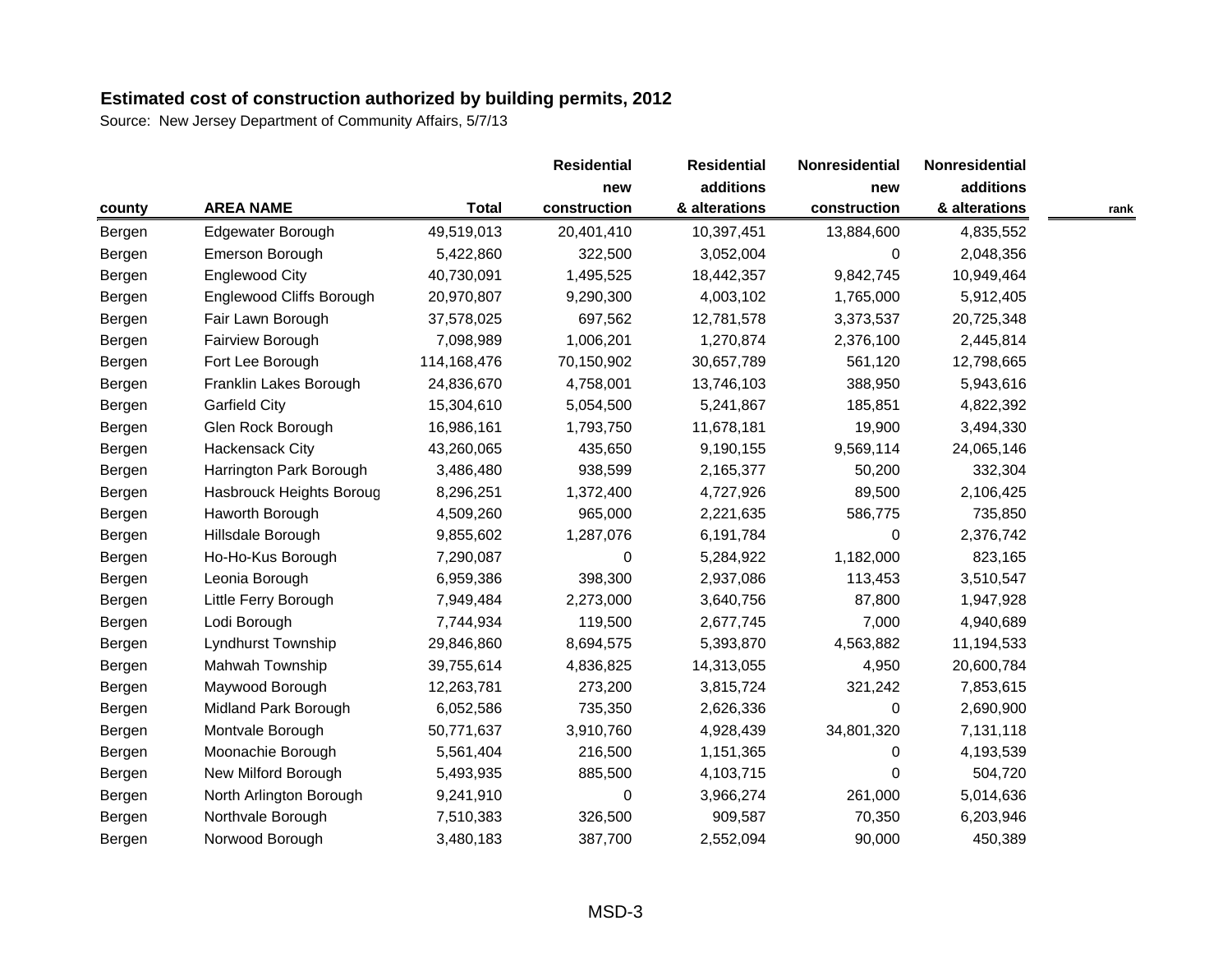|        |                            |              | <b>Residential</b> | <b>Residential</b> | Nonresidential<br>new | Nonresidential |      |
|--------|----------------------------|--------------|--------------------|--------------------|-----------------------|----------------|------|
|        |                            |              | new                | additions          |                       | additions      |      |
| county | <b>AREA NAME</b>           | <b>Total</b> | construction       | & alterations      | construction          | & alterations  | rank |
| Bergen | Oakland Borough            | 12,657,586   | 567,400            | 7,305,414          | 0                     | 4,784,772      |      |
| Bergen | Old Tappan Borough         | 11,592,233   | 3,948,700          | 5,777,177          | 213,100               | 1,653,256      |      |
| Bergen | Oradell Borough            | 8,820,515    | 2,401,451          | 5,311,963          | 157,200               | 949,901        |      |
| Bergen | Palisades Park Borough     | 20,286,757   | 15,495,500         | 1,794,985          | 55,900                | 2,940,372      |      |
| Bergen | Paramus Borough            | 90,010,119   | 6,813,652          | 12,305,486         | 2,866,502             | 68,024,479     |      |
| Bergen | Park Ridge Borough         | 9,365,189    | 2,645,500          | 3,456,149          | 0                     | 3,263,540      |      |
| Bergen | Ramsey Borough             | 20,407,921   | 327,980            | 9,556,653          | 1,100,500             | 9,422,788      |      |
| Bergen | Ridgefield Borough         | 17,967,406   | 670,800            | 2,095,114          | 5,978,709             | 9,222,783      |      |
| Bergen | Ridgefield Park Village    | 7,055,963    | 0                  | 3,407,428          | 0                     | 3,648,535      |      |
| Bergen | Ridgewood Village          | 33,062,093   | 4,244,125          | 21,606,339         | 799,700               | 6,411,929      |      |
| Bergen | River Edge Borough         | 6,746,458    | 323,000            | 5,163,967          | $\Omega$              | 1,259,491      |      |
| Bergen | <b>River Vale Township</b> | 9,645,307    | 2,847,025          | 5,507,947          | 0                     | 1,290,335      |      |
| Bergen | Rochelle Park Township     | 11,980,401   | 5,076,120          | 2,963,549          | 47,850                | 3,892,882      |      |
| Bergen | Rockleigh Borough          | 3,018,293    | 730,000            | 389,091            | 0                     | 1,899,202      |      |
| Bergen | Rutherford Borough         | 19,025,096   | 704,750            | 7,189,758          | 48,900                | 11,081,688     |      |
| Bergen | Saddle Brook Township      | 10,013,355   | 337,400            | 4,907,051          | 340                   | 4,768,564      |      |
| Bergen | Saddle River Borough       | 34,717,688   | 10,544,251         | 21,778,084         | 104,700               | 2,290,653      |      |
| Bergen | South Hackensack Twp       | 5,147,241    | 0                  | 533,440            | 400,500               | 4,213,301      |      |
| Bergen | <b>Teaneck Township</b>    | 35,170,887   | 3,613,175          | 17,665,822         | 21,500                | 13,870,390     |      |
| Bergen | <b>Tenafly Borough</b>     | 31,453,735   | 13,199,347         | 14,383,922         | 56,157                | 3,814,309      |      |
| Bergen | Teterboro Borough          | 4,227,888    | 0                  | 0                  | 0                     | 4,227,888      |      |
| Bergen | Upper Saddle River Boroug  | 19,905,556   | 9,133,757          | 9,455,385          |                       | 1,316,413      |      |
| Bergen | <b>Waldwick Borough</b>    | 8,624,264    | 858,500            | 4,096,948          | $\Omega$              | 3,668,816      |      |
| Bergen | <b>Wallington Borough</b>  | 3,125,803    | 426,600            | 2,427,366          | 45,000                | 226,837        |      |
| Bergen | <b>Washington Township</b> | 6,980,970    | 975,500            | 4,707,490          | 0                     | 1,297,980      |      |
| Bergen | Westwood Borough           | 27,155,053   | 332,300            | 3,608,468          | 51,110                | 23, 163, 175   |      |
| Bergen | Woodcliff Lake Borough     | 9,991,409    | 1,031,000          | 6,090,698          | 13,525                | 2,856,186      |      |
| Bergen | Wood-Ridge Borough         | 12,333,769   | 3,075,484          | 3,273,640          | 492,500               | 5,492,145      |      |
| Bergen | <b>Wyckoff Township</b>    | 25,812,382   | 5,282,150          | 15,358,087         | 333,891               | 4,838,254      |      |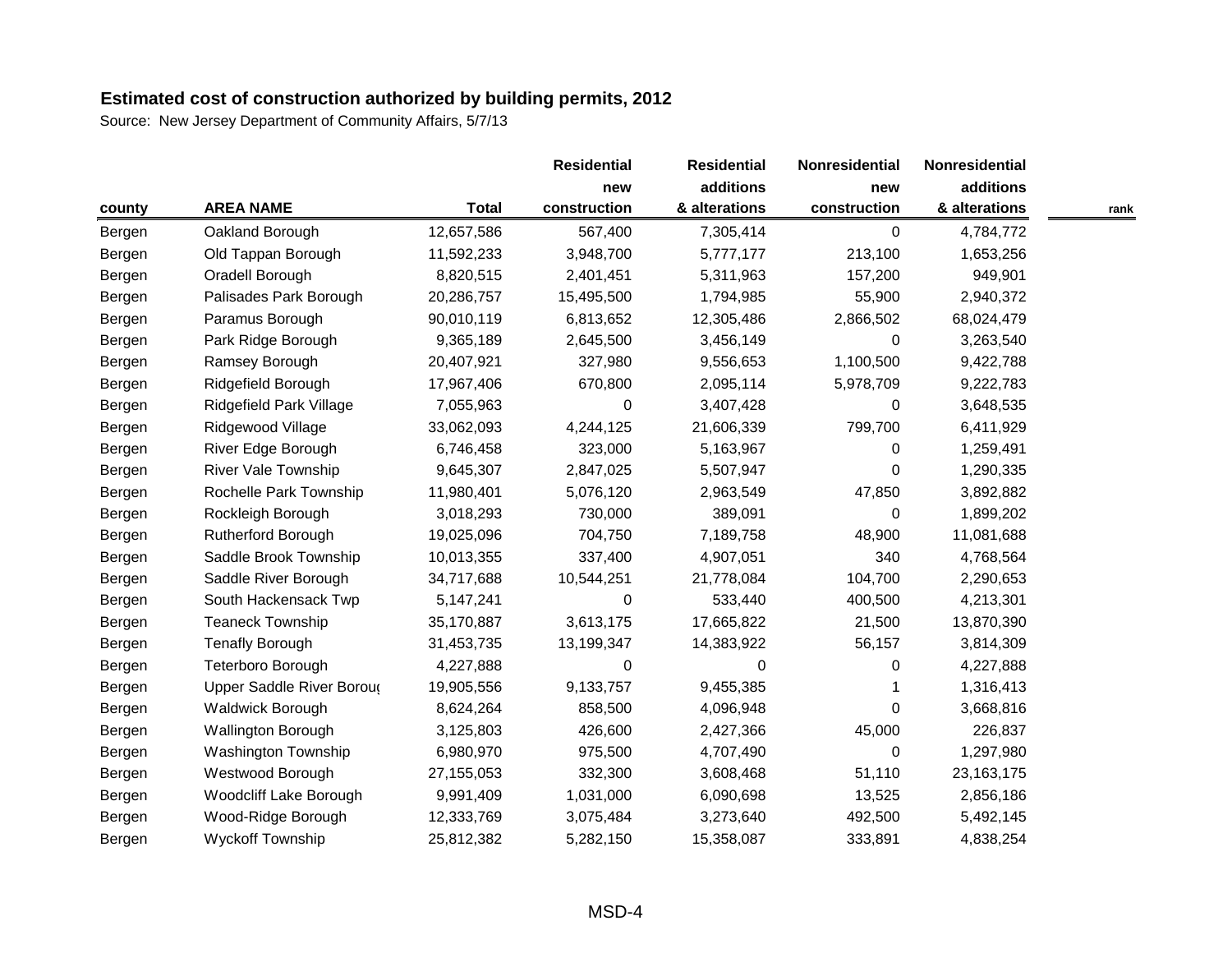|                   |                                |              | <b>Residential</b> | <b>Residential</b> | Nonresidential | Nonresidential |      |
|-------------------|--------------------------------|--------------|--------------------|--------------------|----------------|----------------|------|
|                   |                                |              | new                | additions          | new            | additions      |      |
| county            | <b>AREA NAME</b>               | <b>Total</b> | construction       | & alterations      | construction   | & alterations  | rank |
| <b>Burlington</b> | <b>Bass River Township</b>     | 1,548,215    | 100,000            | 546,934            | 0              | 901,281        |      |
| Burlington        | <b>Beverly City</b>            | 1,084,113    | 0                  | 359,198            | 9,225          | 715,690        |      |
| Burlington        | <b>Bordentown City</b>         | 2,391,511    | 622,598            | 1,341,993          | 33,000         | 393,920        |      |
| Burlington        | <b>Bordentown Township</b>     | 12,692,289   | 2,890,283          | 3,840,076          | 3,394,000      | 2,567,930      |      |
| <b>Burlington</b> | <b>Burlington City</b>         | 11,531,328   | 101,500            | 1,395,229          | 427,150        | 9,607,449      |      |
| Burlington        | <b>Burlington Township</b>     | 33,570,291   | 3,876,220          | 10,656,218         | 2,699,941      | 16,337,912     |      |
| Burlington        | <b>Chesterfield Township</b>   | 10,220,643   | 8,041,570          | 1,601,888          | 198,300        | 378,885        |      |
| Burlington        | Cinnaminson Township           | 25,074,945   | 14,363,787         | 3,962,635          | 466,370        | 6,282,153      |      |
| <b>Burlington</b> | Delanco Township               | 2,921,831    | 325,500            | 907,759            | 188,000        | 1,500,572      |      |
| <b>Burlington</b> | Delran Township                | 8,981,790    | 940,525            | 3,425,288          | 28,000         | 4,587,977      |      |
| <b>Burlington</b> | Eastampton Township            | 2,446,563    | 12,200             | 1,245,452          | 35,280         | 1,153,631      |      |
| Burlington        | <b>Edgewater Park Township</b> | 2,493,368    | 138,000            | 1,417,372          | 180,680        | 757,316        |      |
| <b>Burlington</b> | Evesham Township               | 35,140,196   | 6,082,019          | 2,010,649          | 3,044,162      | 24,003,366     |      |
| <b>Burlington</b> | Fieldsboro Borough             | 106,737      | 0                  | 106,737            | 0              | 0              |      |
| <b>Burlington</b> | Florence Township              | 18,245,576   | 2,839,297          | 3,619,198          | 9,671,131      | 2,115,950      |      |
| Burlington        | <b>Hainesport Township</b>     | 5,553,813    | 423,663            | 2,007,521          | 1,143,488      | 1,979,141      |      |
| <b>Burlington</b> | Lumberton Township             | 22,175,232   | 519,750            | 2,865,284          | 14,703,700     | 4,086,498      |      |
| <b>Burlington</b> | <b>Mansfield Township</b>      | 14,041,957   | 2,202,611          | 3,220,584          | 1,126,049      | 7,492,713      |      |
| <b>Burlington</b> | Maple Shade Township           | 5,245,199    | 443,214            | 2,645,385          | 53,751         | 2,102,849      |      |
| Burlington        | Medford Township               | 37,190,486   | 12,167,618         | 6,864,192          | 5,264,273      | 12,894,403     |      |
| <b>Burlington</b> | Medford Lakes Borough          | 1,525,729    | 245,000            | 1,170,475          | 4,100          | 106,154        |      |
| <b>Burlington</b> | Moorestown Township            | 73,764,785   | 2,937,804          | 11,269,937         | 39,638,831     | 19,918,213     |      |
| Burlington        | Mount Holly Township           | 13,797,167   | 101,450            | 5,406,651          | 0              | 8,289,066      |      |
| <b>Burlington</b> | Mount Laurel Township          | 41,466,587   | 6,154,515          | 11,238,945         | 1,171,330      | 22,901,797     |      |
| <b>Burlington</b> | New Hanover Township           | 298,940      | 0                  | 208,386            | 46,300         | 44,254         |      |
| <b>Burlington</b> | North Hanover Township         | 7,344,922    | 799,808            | 909,261            | 272,601        | 5,363,252      |      |
| Burlington        | Palmyra Borough                | 2,453,015    | 75,400             | 1,706,130          | 0              | 671,485        |      |
| Burlington        | Pemberton Borough              | 532,096      | 0                  | 491,601            | 0              | 40,495         |      |
| <b>Burlington</b> | Pemberton Township             | 15,232,820   | 2,049,307          | 4,345,103          | 207,787        | 8,630,623      |      |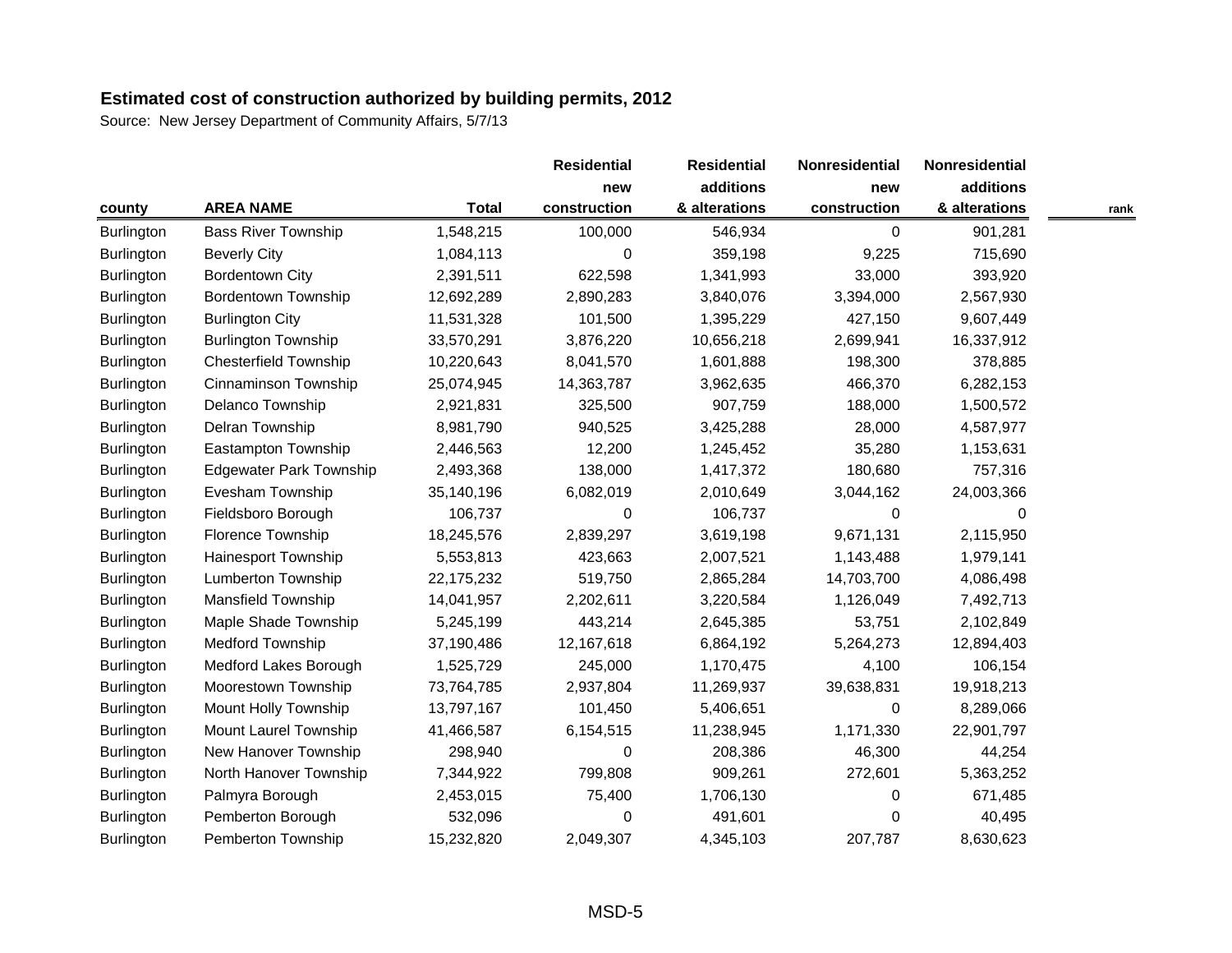|                   |                             |              | <b>Residential</b> | <b>Residential</b> | Nonresidential | Nonresidential |      |
|-------------------|-----------------------------|--------------|--------------------|--------------------|----------------|----------------|------|
|                   |                             |              | new                | additions          | new            | additions      |      |
| county            | <b>AREA NAME</b>            | <b>Total</b> | construction       | & alterations      | construction   | & alterations  | rank |
| <b>Burlington</b> | <b>Riverside Township</b>   | 3,110,097    | 116,700            | 1,291,107          | 520,000        | 1,182,290      |      |
| <b>Burlington</b> | Riverton Borough            | 1,316,675    | 0                  | 1,176,700          | 0              | 139,975        |      |
| <b>Burlington</b> | Shamong Township            | 2,864,661    | 280,200            | 2,092,541          | 149,800        | 342,120        |      |
| <b>Burlington</b> | Southampton Township        | 6,115,189    | 200,000            | 4,128,332          | 217,049        | 1,569,808      |      |
| Burlington        | Springfield Township        | 4,900,172    | 377,700            | 2,089,866          | 341,800        | 2,090,806      |      |
| Burlington        | <b>Tabernacle Township</b>  | 4,956,505    | 0                  | 2,229,070          | 702,730        | 2,024,705      |      |
| Burlington        | Washington Township         | 1,026,462    | 169,594            | 348,760            | 351,451        | 156,657        |      |
| Burlington        | <b>Westampton Township</b>  | 10,189,878   | 230,600            | 2,279,218          | 1,892,001      | 5,788,059      |      |
| Burlington        | Willingboro Township        | 31,336,889   | 1,878,500          | 12,226,178         | 218,490        | 17,013,721     |      |
| Burlington        | <b>Woodland Township</b>    | 764,139      | 193,900            | 49,900             | 106,250        | 414,089        |      |
| Burlington        | Wrightstown Borough         | 419,793      | 0                  | 201,211            | 0              | 218,582        |      |
| Camden            | Audubon Borough             | 2,264,220    | 255,820            | 1,356,531          | 40,995         | 610,874        |      |
| Camden            | Audubon Park Borough        | 93,312       | 0                  | 64,985             | 5,512          | 22,815         |      |
| Camden            | Barrington Borough          | 2,128,380    | 0                  | 1,576,828          | 3,500          | 548,052        |      |
| Camden            | Bellmawr Borough            | 3,633,310    | 436,300            | 2,404,166          | $\Omega$       | 792,844        |      |
| Camden            | Berlin Borough              | 3,463,270    | 907,850            | 996,853            | 151,234        | 1,407,333      |      |
| Camden            | <b>Berlin Township</b>      | 14,250,530   | 990,200            | 600,540            | 0              | 12,659,790     |      |
| Camden            | Brooklawn Borough           | 1,214,364    | 0                  | 607,405            | $\Omega$       | 606,959        |      |
| Camden            | Camden City                 | 81,026,478   | 6,029,159          | 7,429,867          | 50,841,700     | 16,725,752     |      |
| Camden            | <b>Cherry Hill Township</b> | 95,536,576   | 25,945,411         | 24,567,724         | 1,059,500      | 43,963,941     |      |
| Camden            | <b>Chesilhurst Borough</b>  | 179,427      | 16,501             | 124,651            | 13,500         | 24,775         |      |
| Camden            | <b>Clementon Borough</b>    | 712,170      | 0                  | 438,528            | 230,500        | 43,142         |      |
| Camden            | Collingswood Borough        | 3,875,299    | 66,700             | 3,218,927          | 60,071         | 529,601        |      |
| Camden            | Gibbsboro Borough           | 1,544,061    | 0                  | 608,971            | 100,000        | 835,090        |      |
| Camden            | <b>Gloucester City</b>      | 2,265,157    | 38,550             | 1,371,765          | 0              | 854,842        |      |
| Camden            | <b>Gloucester Township</b>  | 32,028,361   | 2,248,334          | 9,896,689          | 2,087,709      | 17,795,629     |      |
| Camden            | Haddon Township             | 5,763,351    | 666,259            | 4,068,006          | 0              | 1,029,086      |      |
| Camden            | Haddonfield Borough         | 11,910,489   | 1,686,760          | 7,062,767          | 1,062,950      | 2,098,012      |      |
| Camden            | Haddon Heights Borough      | 3,231,616    | 0                  | 2,850,050          | 11,500         | 370,066        |      |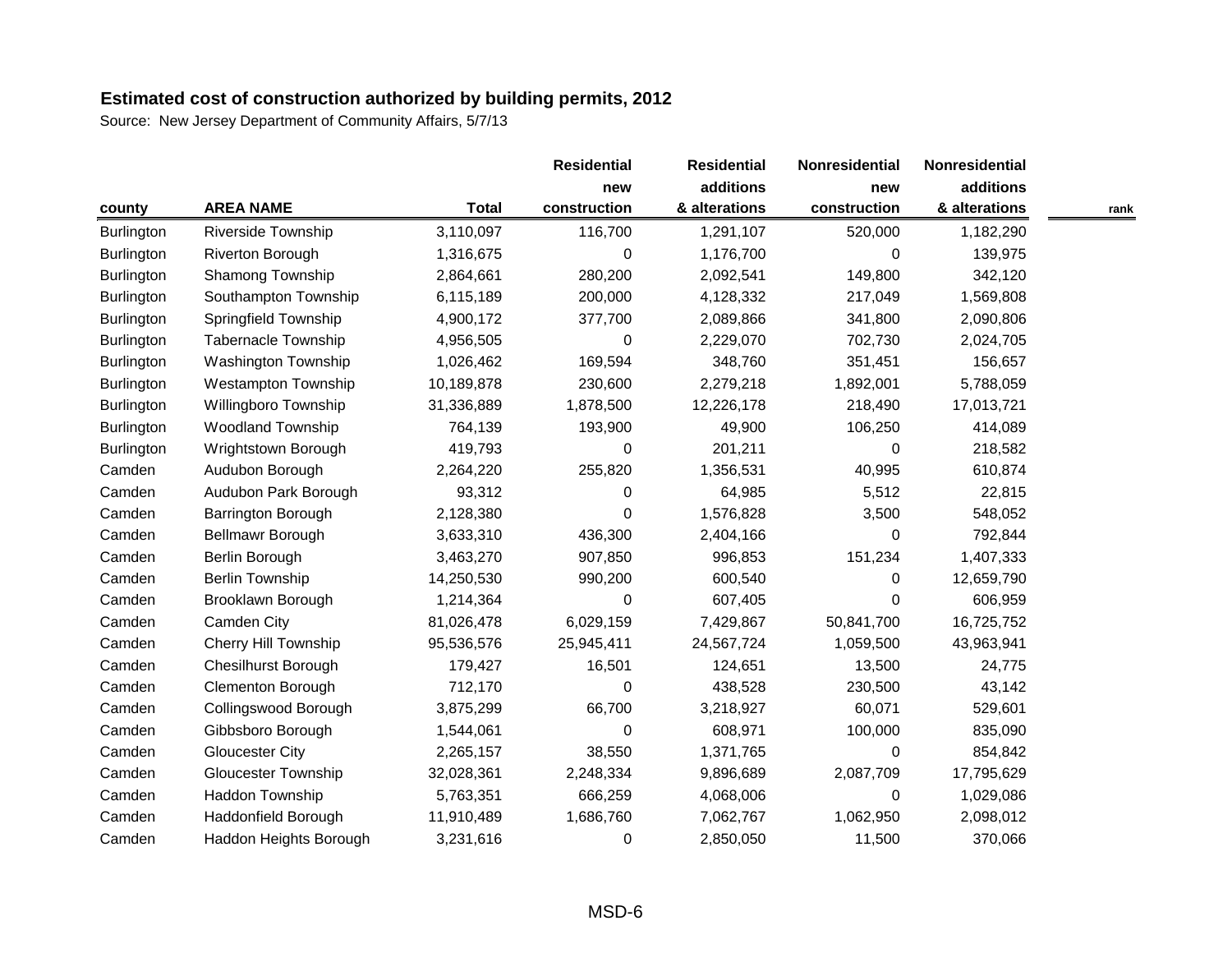|          |                          |              | <b>Residential</b> | <b>Residential</b> | Nonresidential | Nonresidential |      |
|----------|--------------------------|--------------|--------------------|--------------------|----------------|----------------|------|
|          |                          |              | new                | additions          | new            | additions      |      |
| county   | <b>AREA NAME</b>         | <b>Total</b> | construction       | & alterations      | construction   | & alterations  | rank |
| Camden   | Hi-nella Borough         | 208,275      | 0                  | 135,885            | 66,600         | 5,790          |      |
| Camden   | Laurel Springs Borough   | 403,228      | 0                  | 232,126            | 11,000         | 160,102        |      |
| Camden   | Lawnside Borough         | 2,966,759    | 227,300            | 332,467            | 1,773,171      | 633,821        |      |
| Camden   | Lindenwold Borough       | 4,340,267    | 354,735            | 1,144,270          | 1,541,903      | 1,299,359      |      |
| Camden   | Magnolia Borough         | 2,277,096    | 137,000            | 905,630            | 109,000        | 1,125,466      |      |
| Camden   | Merchantville Borough    | 1,331,055    | 0                  | 1,325,505          | 0              | 5,550          |      |
| Camden   | Mount Ephraim Borough    | 1,156,213    | 17,500             | 702,229            | $\Omega$       | 436,484        |      |
| Camden   | Oaklyn Borough           | 980,118      | 88,500             | 727,148            | $\Omega$       | 164,470        |      |
| Camden   | Pennsauken Township      | 26,294,096   | 2,277,552          | 4,967,882          | 519,495        | 18,529,167     |      |
| Camden   | Pine Hill Borough        | 2,637,796    | 337,080            | 1,735,864          | 13,245         | 551,607        |      |
| Camden   | Pine Valley Borough      | 1,503,355    | 0                  | 49,800             | 1,435,844      | 17,711         |      |
| Camden   | Runnemede Borough        | 1,948,254    | 0                  | 1,539,087          | 97,500         | 311,667        |      |
| Camden   | Somerdale Borough        | 3,519,910    | 1,352,950          | 917,507            | $\Omega$       | 1,249,453      |      |
| Camden   | <b>Stratford Borough</b> | 1,575,139    | 0                  | 1,175,225          | 0              | 399,914        |      |
| Camden   | Tavistock Borough        | 0            | 0                  | $\Omega$           | $\Omega$       | 0              |      |
| Camden   | Voorhees Township        | 47,152,911   | 352,800            | 8,326,993          | 11,115,950     | 27,357,168     |      |
| Camden   | Waterford Township       | 8,728,416    | 4,786,380          | 2,366,527          | 235,725        | 1,339,784      |      |
| Camden   | <b>Winslow Township</b>  | 13,943,933   | 4,483,504          | 5,318,137          | 1,861,426      | 2,280,866      |      |
| Camden   | Woodlynne Borough        | 351,878      | 0                  | 351,878            | $\Omega$       | 0              |      |
| Cape May | Avalon Borough           | 42,834,375   | 32,206,085         | 7,872,370          | 576,795        | 2,179,125      |      |
| Cape May | Cape May City            | 10,332,688   | 2,598,344          | 5,948,642          | 349,512        | 1,436,190      |      |
| Cape May | Cape May Point Borough   | 2,197,209    | 1,364,805          | 778,403            | 0              | 54,001         |      |
| Cape May | Dennis Township          | 4,869,171    | 1,007,550          | 1,881,290          | 1,297,359      | 682,972        |      |
| Cape May | Lower Township           | 13,159,117   | 2,003,478          | 5,985,745          | 615,171        | 4,554,723      |      |
| Cape May | Middle Township          | 18,983,892   | 7,749,488          | 3,881,377          | 2,816,367      | 4,536,660      |      |
| Cape May | North Wildwood City      | 10,854,505   | 3,707,206          | 3,647,760          | 2,068,916      | 1,430,623      |      |
| Cape May | Ocean City               | 61,486,773   | 38,584,375         | 18,291,683         | 373,621        | 4,237,094      |      |
| Cape May | Sea Isle City            | 30,729,571   | 19,648,655         | 6,046,429          | 3,608,956      | 1,425,531      |      |
| Cape May | Stone Harbor Borough     | 31,101,504   | 18,274,426         | 8,038,215          | 3,000,000      | 1,788,863      |      |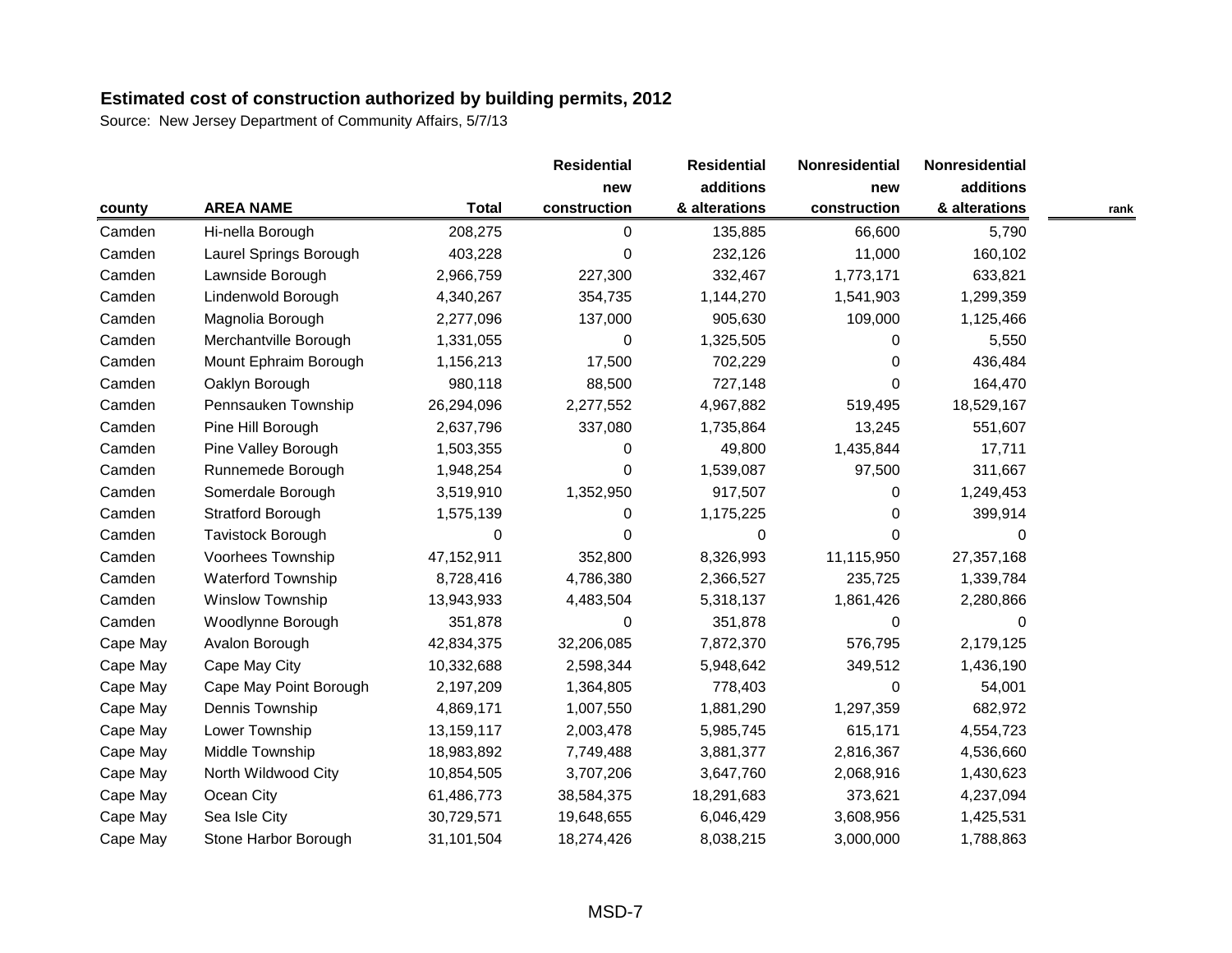|              |                                 |              | <b>Residential</b> | <b>Residential</b> | Nonresidential | Nonresidential |      |
|--------------|---------------------------------|--------------|--------------------|--------------------|----------------|----------------|------|
|              |                                 |              | new                | additions          | new            | additions      |      |
| county       | <b>AREA NAME</b>                | <b>Total</b> | construction       | & alterations      | construction   | & alterations  | rank |
| Cape May     | <b>Upper Township</b>           | 12,223,281   | 3,101,854          | 3,290,350          | 3,219,196      | 2,611,881      |      |
| Cape May     | West Cape May Borough           | 2,394,652    | 1,111,533          | 922,458            | 37,380         | 323,281        |      |
| Cape May     | West Wildwood Borough           | 589,662      | 0                  | 581,010            | $\Omega$       | 8,652          |      |
| Cape May     | Wildwood City                   | 6,120,602    | 1,353,928          | 3,102,891          | 374,700        | 1,289,083      |      |
| Cape May     | Wildwood Crest Borough          | 6,491,644    | 3,623,418          | 2,246,063          | 500            | 621,663        |      |
| Cape May     | Woodbine Borough                | 2,176,181    | 8,750              | 522,070            | 377,801        | 1,267,560      |      |
| Cumberland   | <b>Bridgeton City</b>           | 20,110,189   | 268,485            | 1,946,124          | 6,946,201      | 10,949,379     |      |
| Cumberland   | <b>Commercial Township</b>      | 1,194,985    | 435,000            | 574,785            | 0              | 185,200        |      |
| Cumberland   | <b>Deerfield Township</b>       | 4,472,174    | 784,746            | 1,167,494          | 622,150        | 1,897,784      |      |
| Cumberland   | Downe Township                  | 943,244      | 422,501            | 408,165            | 80,667         | 31,911         |      |
| Cumberland   | <b>Fairfield Township</b>       | 697,289      | 10,000             | 25,450             | 30,200         | 631,639        |      |
| Cumberland   | <b>Greenwich Township</b>       | 195,727      | 14,501             | 100,736            | 14,500         | 65,990         |      |
| Cumberland   | <b>Hopewell Township</b>        | 2,197,589    | 280,500            | 594,959            | 372,796        | 949,334        |      |
| Cumberland   | Lawrence Township               | 794,404      | 0                  | 771,404            | 23,000         | 0              |      |
| Cumberland   | Maurice River Township          | 1,593,894    | 381,500            | 874,825            | 67,822         | 269,747        |      |
| Cumberland   | Millville City                  | 18,380,004   | 1,854,003          | 3,062,404          | 154,858        | 13,308,739     |      |
| Cumberland   | Shiloh Borough                  | 43,934       | 0                  | 18,043             | 12,784         | 13,107         |      |
| Cumberland   | <b>Stow Creek Township</b>      | 594,486      | 376,000            | 145,785            | 16,500         | 56,201         |      |
| Cumberland   | <b>Upper Deerfield Township</b> | 6,551,407    | 138,000            | 1,090,854          | 212,810        | 5,109,743      |      |
| Cumberland   | <b>Vineland City</b>            | 44,961,836   | 7,054,696          | 5,943,169          | 9,997,572      | 21,966,399     |      |
| Essex        | <b>Belleville Township</b>      | 8,849,759    | 0                  | 7,351,678          | 535,200        | 962,881        |      |
| Essex        | <b>Bloomfield Township</b>      | 12,981,538   | 690,000            | 11,287,387         | 600,000        | 404,151        |      |
| <b>Essex</b> | Caldwell Borough                | 11,902,316   | 7,545,757          | 3,620,138          | 0              | 736,421        |      |
| Essex        | <b>Cedar Grove Township</b>     | 17,606,821   | 984,700            | 4,482,264          | 0              | 12,139,857     |      |
| Essex        | East Orange City                | 44,018,409   | 1,153,202          | 10,478,798         | 10,000         | 32,376,409     |      |
| <b>Essex</b> | <b>Essex Fells Borough</b>      | 4,560,110    | 660,500            | 3,822,710          | $\Omega$       | 76,900         |      |
| Essex        | <b>Fairfield Township</b>       | 14,434,513   | 2,088,100          | 3,563,017          | 1,503,000      | 7,280,396      |      |
| <b>Essex</b> | Glen Ridge Borough              | 7,290,247    | 399,550            | 6,886,597          | 0              | 4,100          |      |
| <b>Essex</b> | Irvington Township              | 11,748,359   | 1,228,800          | 4,891,509          | 32,000         | 5,596,050      |      |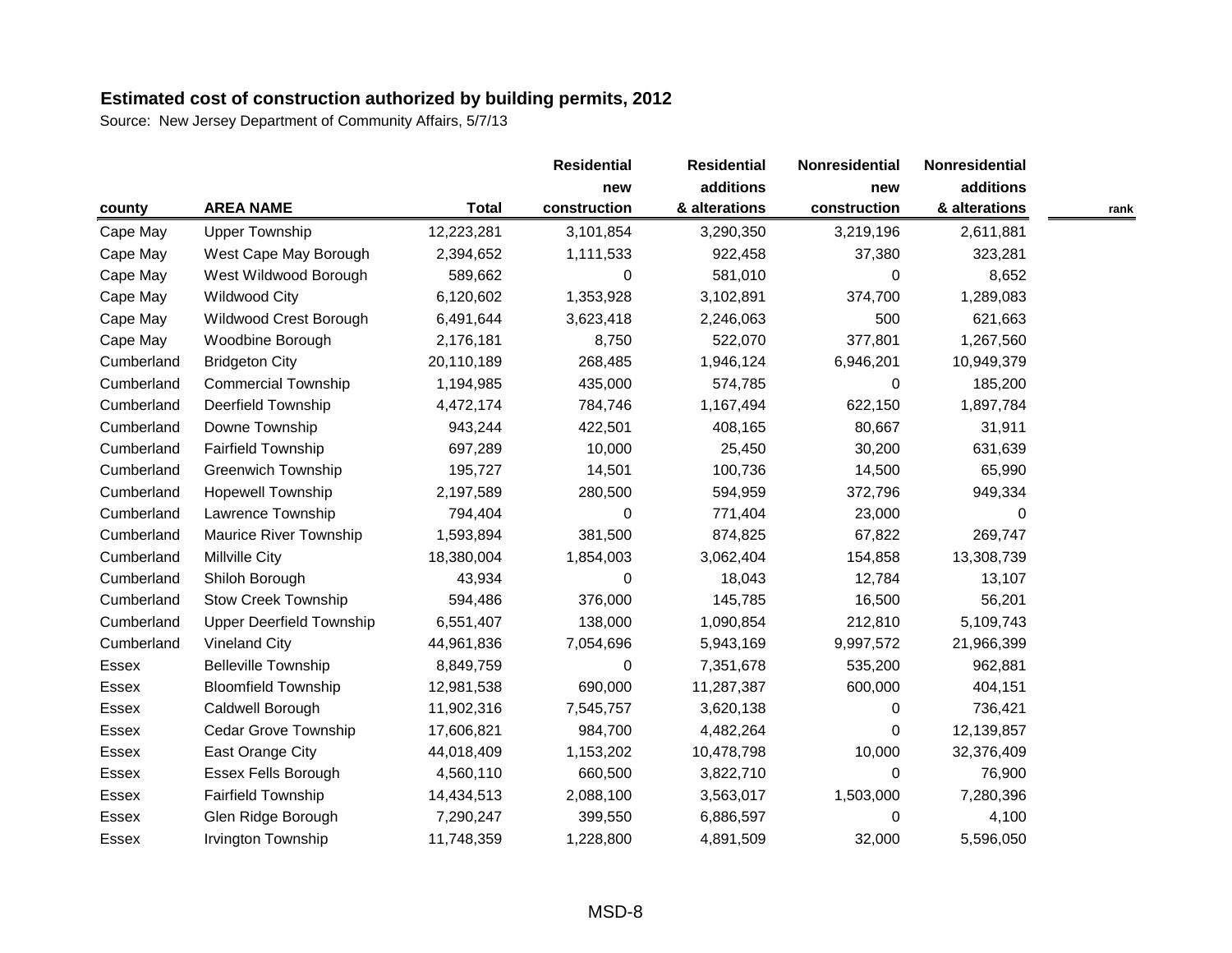|            |                           |              | <b>Residential</b> | <b>Residential</b> | Nonresidential<br>new | Nonresidential |      |
|------------|---------------------------|--------------|--------------------|--------------------|-----------------------|----------------|------|
|            |                           |              | new                | additions          |                       | additions      |      |
| county     | <b>AREA NAME</b>          | <b>Total</b> | construction       | & alterations      | construction          | & alterations  | rank |
| Essex      | Livingston Township       | 62,373,221   | 15,450,977         | 23,208,818         | 110,000               | 23,603,426     |      |
| Essex      | Maplewood Township        | 22,838,629   | 5,349,200          | 11,421,551         | 439,690               | 5,628,188      |      |
| Essex      | Millburn Township         | 69,935,147   | 17,618,600         | 24,994,328         | 7,111,000             | 20,211,219     |      |
| Essex      | Montclair Township        | 38,278,011   | 2,311,669          | 24,200,360         | 878,500               | 10,887,482     |      |
| Essex      | <b>Newark City</b>        | 276,225,281  | 87,142,085         | 24,398,012         | 90,843,271            | 73,841,913     |      |
| Essex      | North Caldwell Borough    | 20,684,489   | 14,329,213         | 5,870,045          | 280,000               | 205,231        |      |
| Essex      | Nutley Township           | 16,906,321   | 2,661,041          | 8,561,620          | 636,098               | 5,047,562      |      |
| Essex      | City of Orange Township   | 9,953,041    | 2,121,200          | 6,383,345          | $\Omega$              | 1,448,496      |      |
| Essex      | Roseland Borough          | 33,415,218   | 548,000            | 2,343,570          | 11,907,472            | 18,616,176     |      |
| Essex      | South Orange Village      | 19,824,176   | 182,000            | 8,874,211          | 21,900                | 10,746,065     |      |
| Essex      | Verona Township           | 22,016,011   | 13,206,550         | 8,378,449          | $\Omega$              | 431,012        |      |
| Essex      | West Caldwell Township    | 16,454,930   | 5,341,700          | 7,761,199          | 158,750               | 3,193,281      |      |
| Essex      | West Orange Township      | 49,920,792   | 1,973,649          | 14, 171, 731       | 5,644,583             | 28,130,829     |      |
| Gloucester | Clayton Borough           | 4,837,474    | 1,442,000          | 1,385,467          | 8,425                 | 2,001,582      |      |
| Gloucester | Deptford Township         | 29,123,782   | 6,924,753          | 5,581,104          | 4,237,915             | 12,380,010     |      |
| Gloucester | East Greenwich Township   | 24,129,325   | 6,980,385          | 3,846,282          | 131,046               | 13,171,612     |      |
| Gloucester | Elk Township              | 4,023,881    | 443,200            | 495,157            | 2,120,100             | 965,424        |      |
| Gloucester | Franklin Township         | 6,685,229    | 2,887,312          | 3,037,724          | 186,751               | 573,442        |      |
| Gloucester | Glassboro Borough         | 55,637,188   | 7,162,600          | 2,789,849          | 42,044,723            | 3,640,016      |      |
| Gloucester | <b>Greenwich Township</b> | 6,305,012    | 378,175            | 939,095            | 30,300                | 4,957,442      |      |
| Gloucester | Harrison Township         | 21,771,405   | 16,960,701         | 2,748,600          | 172,325               | 1,889,779      |      |
| Gloucester | Logan Township            | 28,887,504   | 3,669,575          | 1,145,490          | 2,067,200             | 22,005,239     |      |
| Gloucester | Mantua Township           | 5,447,473    | 733,234            | 3,187,702          | 33,197                | 1,493,340      |      |
| Gloucester | Monroe Township           | 17,493,012   | 6,830,705          | 4,954,593          | 208,237               | 5,499,477      |      |
| Gloucester | National Park Borough     | 685,725      | 133,000            | 492,517            | 5,225                 | 54,983         |      |
| Gloucester | Newfield Borough          | 646,329      | 189,900            | 380,929            | $\Omega$              | 75,500         |      |
| Gloucester | Paulsboro Borough         | 3,322,850    | 0                  | 737,700            | 11,000                | 2,574,150      |      |
| Gloucester | Pitman Borough            | 4,006,704    | 734,774            | 2,453,284          | 0                     | 818,646        |      |
| Gloucester | South Harrison Township   | 2,429,256    | 836,786            | 1,234,154          | 82,226                | 276,090        |      |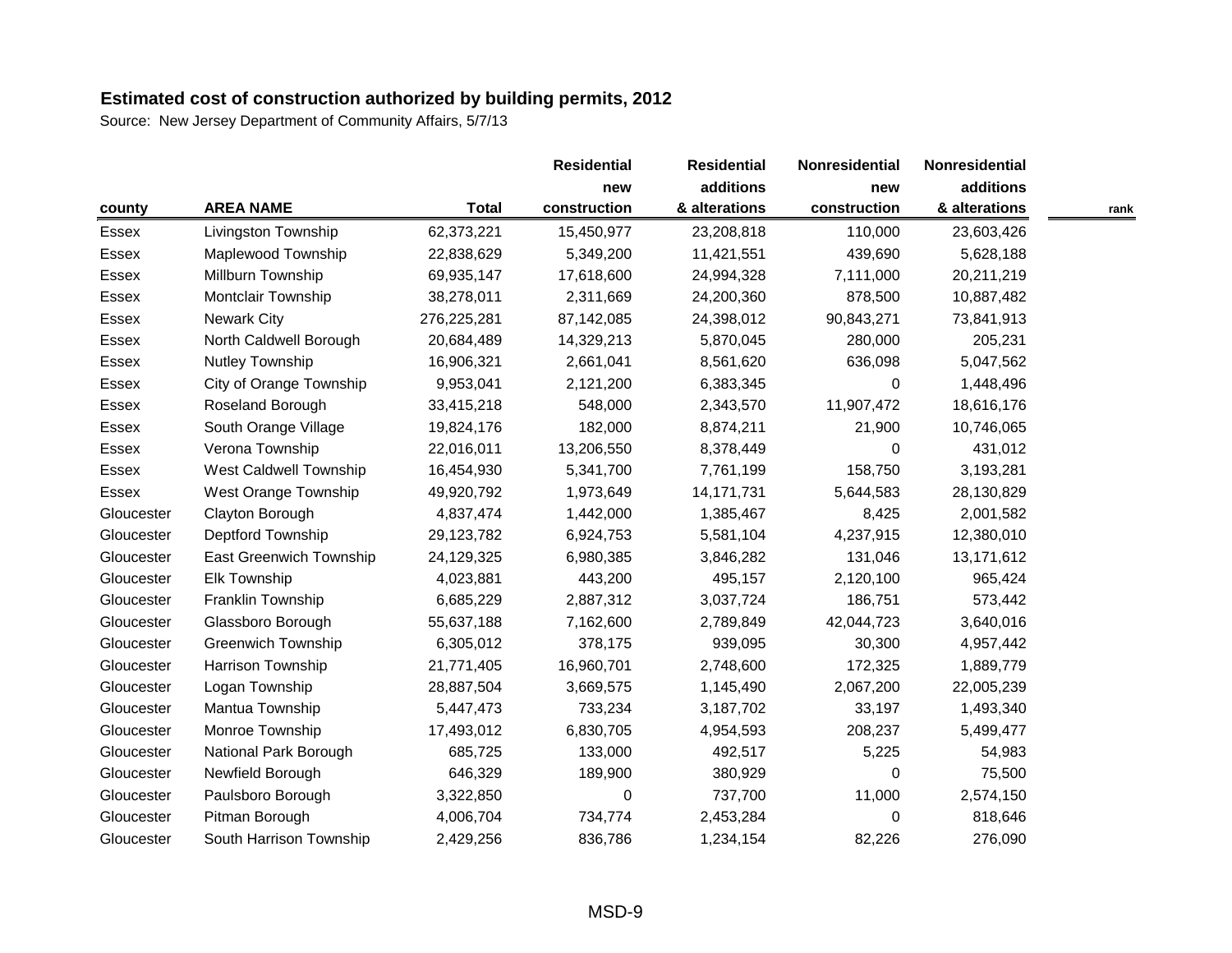|            |                           |              | <b>Residential</b> | <b>Residential</b> | Nonresidential | <b>Nonresidential</b> |      |
|------------|---------------------------|--------------|--------------------|--------------------|----------------|-----------------------|------|
|            |                           |              | new                | additions          | new            | additions             |      |
| county     | <b>AREA NAME</b>          | <b>Total</b> | construction       | & alterations      | construction   | & alterations         | rank |
| Gloucester | Swedesboro Borough        | 873,389      | 0                  | 25,235             | 0              | 848,154               |      |
| Gloucester | Washington Township       | 19,709,340   | 1,187,500          | 8,820,075          | 2,523,338      | 7,178,427             |      |
| Gloucester | Wenonah Borough           | 750,217      | 200                | 527,429            | 30,000         | 192,588               |      |
| Gloucester | West Deptford Township    | 42,854,615   | 114,800            | 3,365,495          | 746,500        | 38,627,820            |      |
| Gloucester | Westville Borough         | 630,270      | 0                  | 392,875            | 23,300         | 214,095               |      |
| Gloucester | <b>Woodbury City</b>      | 9,100,495    | 0                  | 1,506,801          | 1,539,350      | 6,054,344             |      |
| Gloucester | Woodbury Heights Borougl  | 1,414,055    | 0                  | 381,355            | 0              | 1,032,700             |      |
| Gloucester | <b>Woolwich Township</b>  | 34,777,124   | 9,605,885          | 1,066,157          | 227,125        | 23,877,957            |      |
| Hudson     | <b>Bayonne City</b>       | 46,907,782   | 13,416,968         | 19,274,485         | 3,857,550      | 10,358,779            |      |
| Hudson     | East Newark Borough       | 8,083,653    | 7,324,980          | 155,867            | $\Omega$       | 602,806               |      |
| Hudson     | <b>Guttenberg Town</b>    | 3,433,987    | 500,000            | 1,450,400          | 376,000        | 1,107,587             |      |
| Hudson     | Harrison Town             | 17,907,204   | 6,911,603          | 2,568,489          | 2,500,000      | 5,927,112             |      |
| Hudson     | Hoboken City              | 103,941,228  | 36,364,351         | 26,427,861         | 700,800        | 40,448,216            |      |
| Hudson     | Jersey City               | 391,016,932  | 168,990,160        | 75,937,293         | 40,671,051     | 105,418,428           |      |
| Hudson     | <b>Kearny Town</b>        | 39,085,750   | 361,200            | 4,997,425          | 13,032,321     | 20,694,804            |      |
| Hudson     | North Bergen Township     | 29,159,278   | 151,290            | 8,166,258          | 1,927,775      | 18,913,955            |      |
| Hudson     | Secaucus Town             | 76,442,071   | 22,209,832         | 6,477,597          | 13,363,893     | 34,390,749            |      |
| Hudson     | <b>Union City</b>         | 18,118,688   | 2,522,600          | 10,387,459         | 803,175        | 4,405,454             |      |
| Hudson     | Weehawken Township        | 93,473,942   | 70,111,828         | 12,554,860         | $\Omega$       | 10,807,254            |      |
| Hudson     | West New York Town        | 75,196,487   | 66,843,625         | 4,476,409          | $\Omega$       | 3,876,453             |      |
| Hunterdon  | Alexandria Township       | 4,929,699    | 824,279            | 1,840,322          | 1,020,868      | 1,244,230             |      |
| Hunterdon  | <b>Bethlehem Township</b> | 3,369,752    | 150,000            | 1,544,349          | 359,880        | 1,315,523             |      |
| Hunterdon  | <b>Bloomsbury Borough</b> | 356,194      | 0                  | 115,685            | $\pmb{0}$      | 240,509               |      |
| Hunterdon  | Califon Borough           | 446,890      | 0                  | 389,700            | 2,600          | 54,590                |      |
| Hunterdon  | <b>Clinton Town</b>       | 2,256,588    | 467,200            | 1,002,369          | 1,000          | 786,019               |      |
| Hunterdon  | Clinton Township          | 16,577,101   | 191,300            | 6,113,515          | 753,400        | 9,518,886             |      |
| Hunterdon  | Delaware Township         | 4,953,656    | 2,352,750          | 1,336,298          | 74,750         | 1,189,858             |      |
| Hunterdon  | East Amwell Township      | 2,526,625    | 3,450              | 1,653,128          | 111,832        | 758,215               |      |
| Hunterdon  | Flemington Borough        | 4,383,458    | 0                  | 683,923            | 0              | 3,699,535             |      |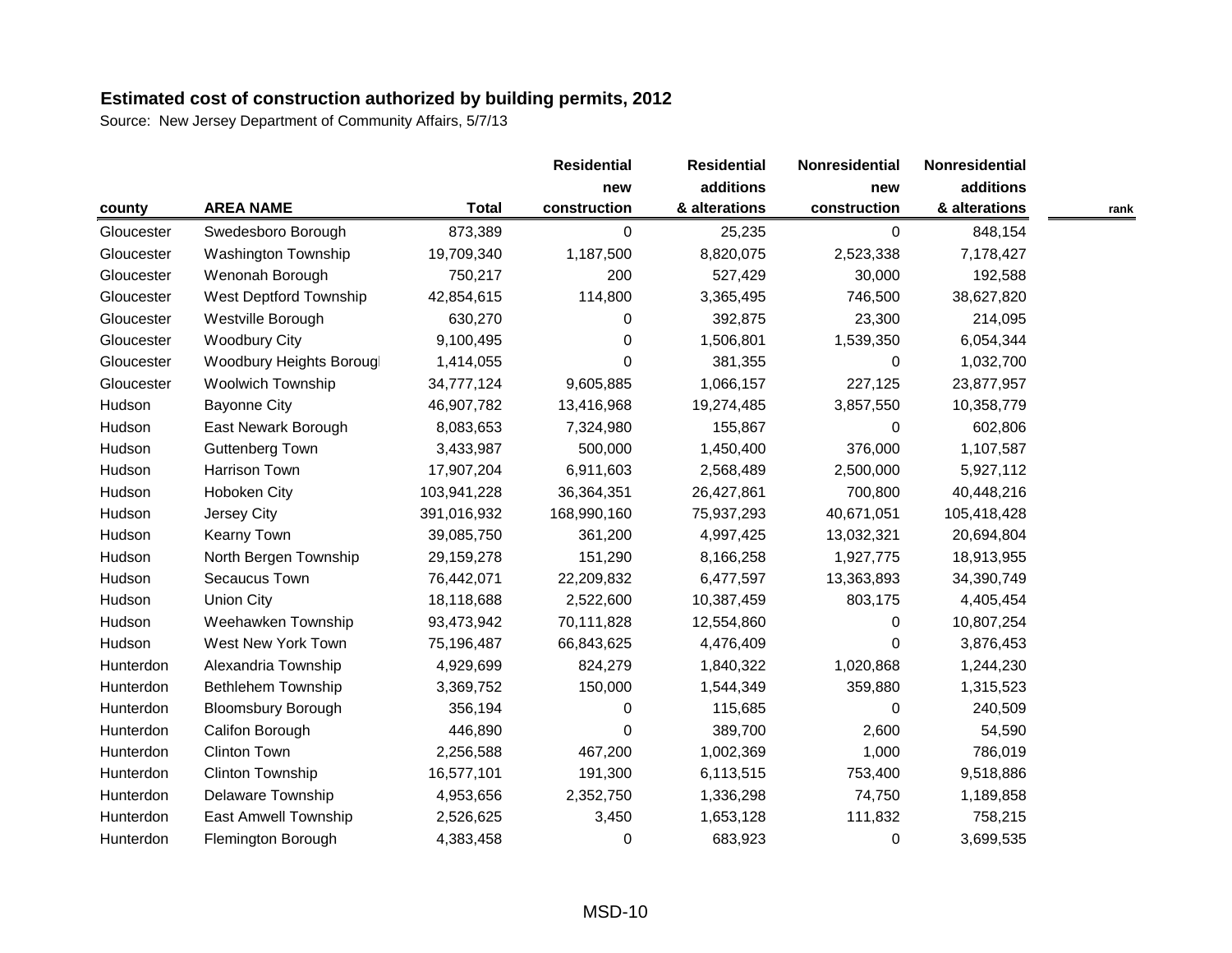|           |                             |              | <b>Residential</b> | <b>Residential</b> | Nonresidential | Nonresidential |      |
|-----------|-----------------------------|--------------|--------------------|--------------------|----------------|----------------|------|
|           |                             |              | new                | additions          | new            | additions      |      |
| county    | <b>AREA NAME</b>            | <b>Total</b> | construction       | & alterations      | construction   | & alterations  | rank |
| Hunterdon | Franklin Township           | 4,148,950    | 687,050            | 1,963,796          | 426,075        | 1,072,029      |      |
| Hunterdon | Frenchtown Borough          | 3,727,761    | 22,000             | 837,889            | 2,322,500      | 545,372        |      |
| Hunterdon | Glen Gardner Borough        | 378,417      | 0                  | 250,571            | 1,836          | 126,010        |      |
| Hunterdon | Hampton Borough             | 491,442      | 3,000              | 276,636            | 9,200          | 202,606        |      |
| Hunterdon | High Bridge Borough         | 954,128      | 0                  | 774,432            | 0              | 179,696        |      |
| Hunterdon | <b>Holland Township</b>     | 2,779,124    | 0                  | 1,748,501          | 94,750         | 935,873        |      |
| Hunterdon | Kingwood Township           | 3,303,762    | 326,300            | 1,857,862          | 256,100        | 863,500        |      |
| Hunterdon | Lambertville City           | 3,905,966    | 334,278            | 2,637,252          | $\Omega$       | 934,436        |      |
| Hunterdon | Lebanon Borough             | 926,038      | 0                  | 379,924            | 200,000        | 346,114        |      |
| Hunterdon | Lebanon Township            | 8,154,003    | 1,673,000          | 2,218,915          | 2,943,579      | 1,318,509      |      |
| Hunterdon | Milford Borough             | 587,860      | 0                  | 303,053            | 4,000          | 280,807        |      |
| Hunterdon | Raritan Township            | 29,441,380   | 2,780,903          | 8,220,169          | 1,851,908      | 16,588,400     |      |
| Hunterdon | Readington Township         | 19,057,221   | 4,694,250          | 8,975,580          | 1,891,749      | 3,495,642      |      |
| Hunterdon | Stockton Borough            | 530,719      | 0                  | 419,819            | $\Omega$       | 110,900        |      |
| Hunterdon | <b>Tewksbury Township</b>   | 9,805,672    | 2,342,310          | 5,384,028          | 631,925        | 1,447,409      |      |
| Hunterdon | Union Township              | 4,849,539    | 0                  | 2,890,522          | 265,096        | 1,693,921      |      |
| Hunterdon | <b>West Amwell Township</b> | 3,283,325    | 436,180            | 1,639,316          | 78,323         | 1,129,506      |      |
| Mercer    | East Windsor Township       | 19,925,402   | 5,276,147          | 7,124,405          | 2,462,455      | 5,062,395      |      |
| Mercer    | Ewing Township              | 60,826,888   | 8,768,929          | 7,619,039          | 14,053,091     | 30,385,829     |      |
| Mercer    | Hamilton Township           | 55,259,344   | 7,168,274          | 21,337,645         | 7,103,881      | 19,649,544     |      |
| Mercer    | Hightstown Borough          | 20,585,170   | 447,200            | 1,304,965          | 17,062,081     | 1,770,924      |      |
| Mercer    | Hopewell Borough            | 3,283,103    | 0                  | 1,357,163          | 22,300         | 1,903,640      |      |
| Mercer    | <b>Hopewell Township</b>    | 43,561,837   | 13,439,167         | 11,038,629         | 4,111,151      | 14,972,890     |      |
| Mercer    | Lawrence Township           | 100,371,541  | 657,572            | 10,398,142         | 2,245,227      | 87,070,600     |      |
| Mercer    | Pennington Borough          | 3,467,451    | 0                  | 2,794,146          | 21,740         | 651,565        |      |
| Mercer    | Princeton Borough           | 59,789,273   | 3,660,927          | 13,742,212         | 8,837,518      | 33,548,616     |      |
| Mercer    | Princeton Township          | 77,763,836   | 12,408,272         | 19,699,288         | 9,193,822      | 36,462,454     |      |
| Mercer    | <b>Trenton City</b>         | 42,613,170   | 2,169,712          | 15,141,910         | 1,485,000      | 23,816,548     |      |
| Mercer    | Robbinsville Township       | 49,554,837   | 6,657,700          | 4,714,352          | 27,085,690     | 11,097,095     |      |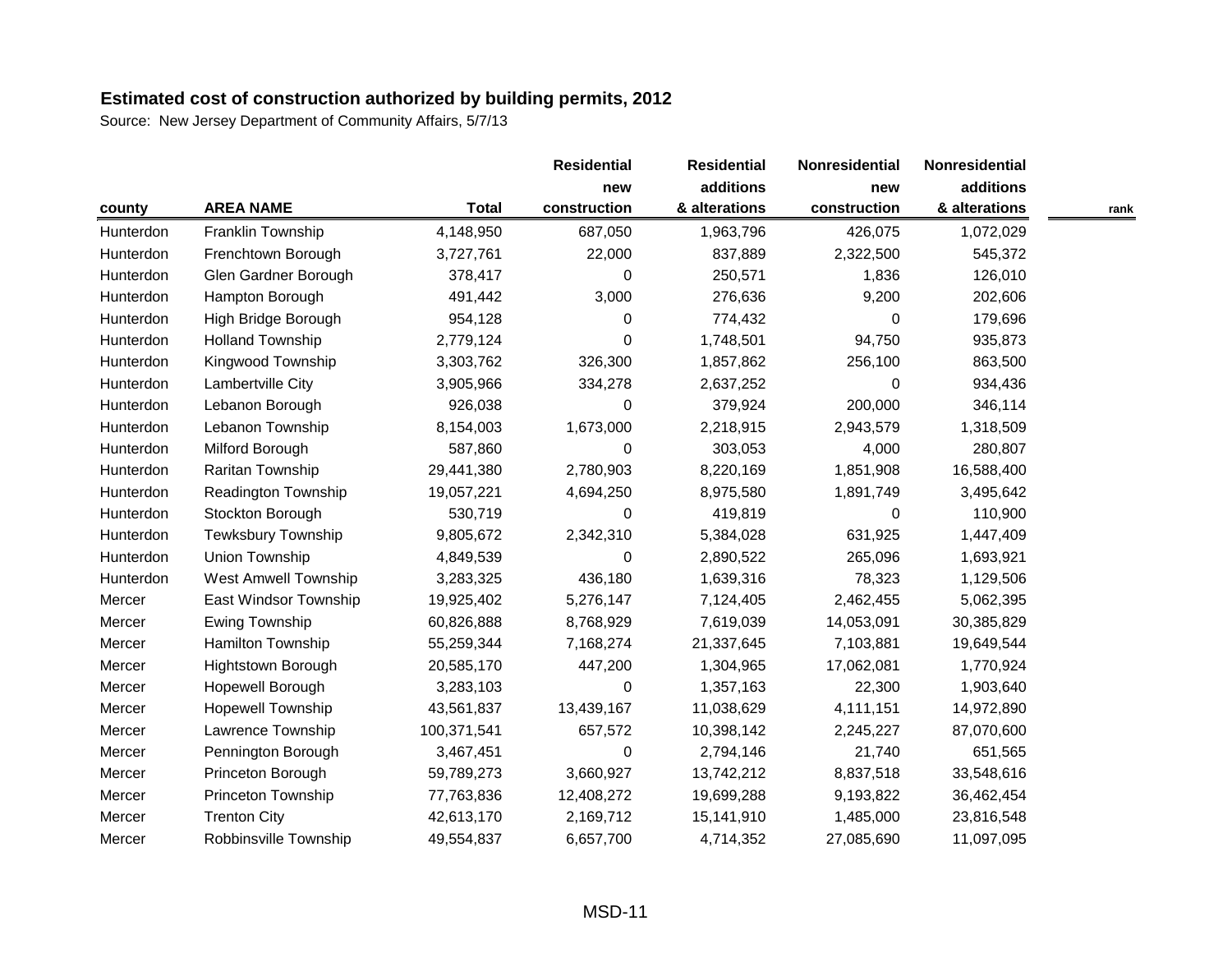Source: New Jersey Department of Community Affairs, 5/7/13

|           |                              |              | <b>Residential</b> | <b>Residential</b> | Nonresidential | Nonresidential |      |
|-----------|------------------------------|--------------|--------------------|--------------------|----------------|----------------|------|
|           |                              |              | new                | additions          | new            | additions      |      |
| county    | <b>AREA NAME</b>             | <b>Total</b> | construction       | & alterations      | construction   | & alterations  | rank |
| Mercer    | West Windsor Township        | 71,692,464   | 10,457,261         | 13,196,261         | 2,894,286      | 45,144,656     |      |
| Middlesex | Carteret Borough             | 16,575,098   | 1,892,779          | 4,428,947          | 1,203,500      | 9,049,872      |      |
| Middlesex | Cranbury Township            | 18,040,609   | 445,500            | 4,169,042          | 428,150        | 12,997,917     |      |
| Middlesex | Dunellen Borough             | 3,960,401    | 612,560            | 1,187,271          | 56,300         | 2,104,270      |      |
| Middlesex | East Brunswick Township      | 37,267,106   | 0                  | 15,987,888         | 2,207,895      | 19,071,323     |      |
| Middlesex | <b>Edison Township</b>       | 147,905,018  | 9,228,640          | 26,690,405         | 26,944,065     | 85,041,908     |      |
| Middlesex | Helmetta Borough             | 504,097      | 130,000            | 351,144            | 0              | 22,953         |      |
| Middlesex | <b>Highland Park Borough</b> | 9,913,059    | 568,932            | 383,867            | 4,124,700      | 4,835,560      |      |
| Middlesex | Jamesburg Borough            | 1,242,308    | $\pmb{0}$          | 931,985            | 82,577         | 227,746        |      |
| Middlesex | Old Bridge Township          | 25,781,832   | 2,222,447          | 15,682,263         | 430,113        | 7,447,009      |      |
| Middlesex | Metuchen Borough             | 9,510,101    | 1,369,400          | 6,515,686          | 194,500        | 1,430,515      |      |
| Middlesex | Middlesex Borough            | 7,048,015    | 510,350            | 3,075,128          | 1,200          | 3,461,337      |      |
| Middlesex | Milltown Borough             | 3,353,816    | 864,015            | 1,973,586          | $\Omega$       | 516,215        |      |
| Middlesex | Monroe Township              | 84,189,536   | 49,676,766         | 12,158,651         | 1,159,478      | 21,194,641     |      |
| Middlesex | New Brunswick City           | 56,451,447   | 2,473,270          | 6,421,248          | $\Omega$       | 47,556,929     |      |
| Middlesex | North Brunswick Township     | 39,077,148   | 9,192,317          | 6,714,548          | 11,287,083     | 11,883,200     |      |
| Middlesex | Perth Amboy City             | 20,449,497   | 866,442            | 4,947,879          | 897,877        | 13,737,299     |      |
| Middlesex | Piscataway Township          | 75,140,284   | 24,935,225         | 14,032,453         | 1,634,372      | 34,538,234     |      |
| Middlesex | Plainsboro Township          | 93,887,745   | 1,389,600          | 5,932,215          | 17,856,774     | 68,709,156     |      |
| Middlesex | Sayreville Borough           | 57,979,228   | 11,672,333         | 15,146,545         | 3,507,002      | 27,653,348     |      |
| Middlesex | South Amboy City             | 4,751,337    | 139,600            | 2,094,224          | 1,882,600      | 634,913        |      |
| Middlesex | South Brunswick Township     | 97,350,005   | 15,796,581         | 14,698,612         | 21,747,820     | 45,106,992     |      |
| Middlesex | South Plainfield Borough     | 34,945,113   | 1,632,230          | 1,797,293          | 3,333,000      | 28,182,590     |      |
| Middlesex | South River Borough          | 6,201,959    | 997,202            | 3,716,087          | 0              | 1,488,670      |      |
| Middlesex | Spotswood Borough            | 5,520,025    | 0                  | 1,607,474          | 1,000          | 3,911,551      |      |
| Middlesex | Woodbridge Township          | 116,904,945  | 9,267,169          | 25,118,363         | 11,186,536     | 71,332,877     |      |
| Monmouth  | Allenhurst Borough           | 2,074,405    | 0                  | 1,898,198          | 25,900         | 150,307        |      |
| Monmouth  | Allentown Borough            | 824,382      | 0                  | 612,083            | 0              | 212,299        |      |
| Monmouth  | <b>Asbury Park City</b>      | 12,975,092   | 235,834            | 9,660,611          | $\Omega$       | 3,078,647      |      |

MSD-12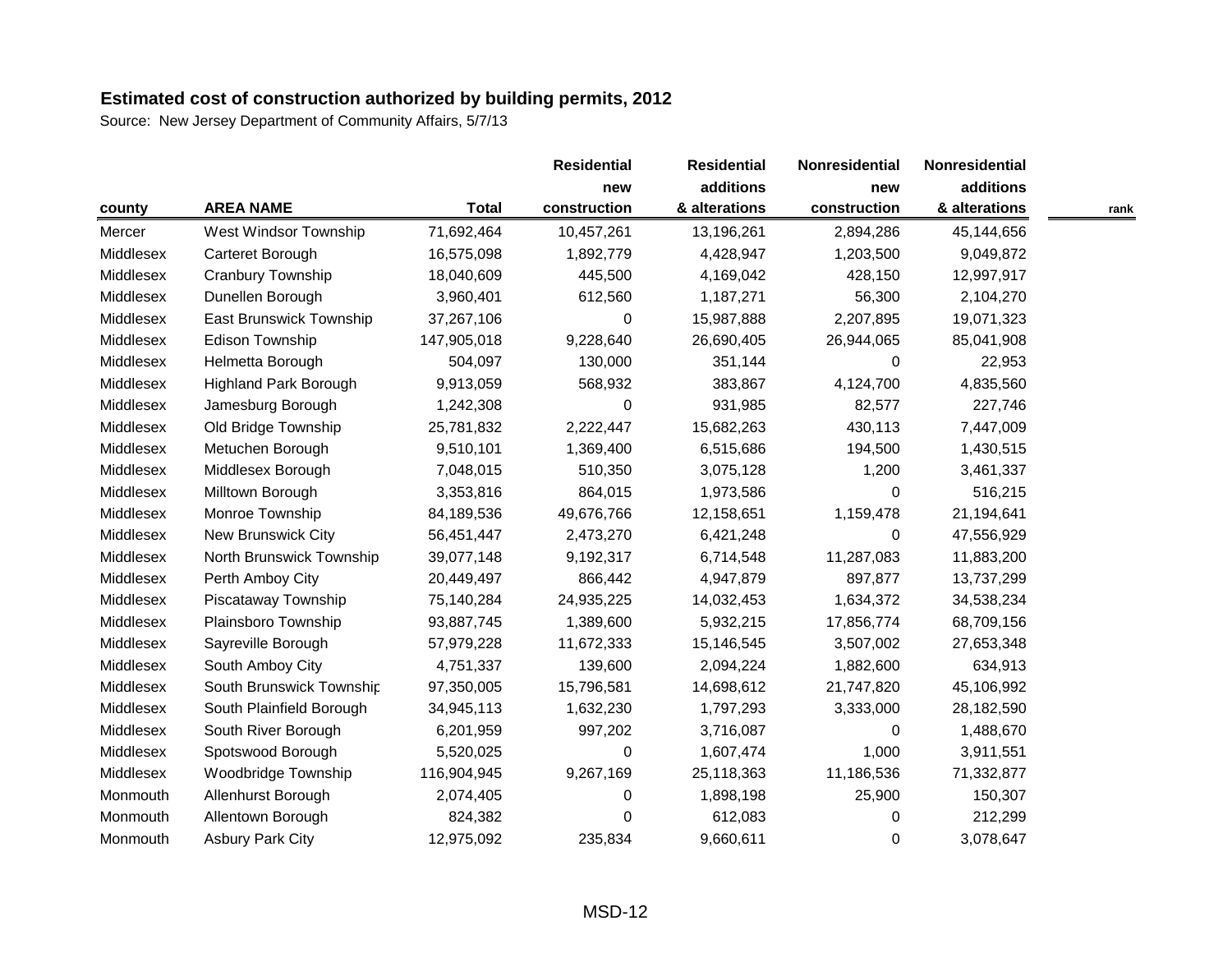|          |                              |              | <b>Residential</b> | <b>Residential</b> | Nonresidential | Nonresidential |      |
|----------|------------------------------|--------------|--------------------|--------------------|----------------|----------------|------|
|          |                              |              | new                | additions          | new            | additions      |      |
| county   | <b>AREA NAME</b>             | <b>Total</b> | construction       | & alterations      | construction   | & alterations  | rank |
| Monmouth | Atlantic Highlands Borough   | 3,487,545    | 334,200            | 1,910,548          | 957,450        | 285,347        |      |
| Monmouth | Avon-by-the-Sea Borough      | 6,121,943    | 3,613,053          | 2,236,781          | 161,900        | 110,209        |      |
| Monmouth | Belmar Borough               | 8,789,946    | 2,083,870          | 4,682,073          | 185,167        | 1,838,836      |      |
| Monmouth | <b>Bradley Beach Borough</b> | 5,687,207    | 1,095,404          | 4,085,693          | 4,400          | 501,710        |      |
| Monmouth | <b>Brielle Borough</b>       | 8,600,507    | 2,077,200          | 2,777,583          | 245,875        | 3,499,849      |      |
| Monmouth | <b>Colts Neck Township</b>   | 15,188,129   | 4,775,582          | 7,628,114          | 1,519,528      | 1,264,905      |      |
| Monmouth | Deal Borough                 | 9,047,897    | 4,908,060          | 3,660,407          | 0              | 479,430        |      |
| Monmouth | Eatontown Borough            | 14,856,709   | 446,251            | 4,917,006          | 719,412        | 8,774,040      |      |
| Monmouth | Englishtown Borough          | 1,988,743    | 1,280,501          | 400,465            | 107,600        | 200,177        |      |
| Monmouth | Fair Haven Borough           | 9,911,520    | 5,441,900          | 4,043,146          | $\Omega$       | 426,474        |      |
| Monmouth | Farmingdale Borough          | 498,136      | 3,000              | 387,090            | 52,987         | 55,059         |      |
| Monmouth | Freehold Borough             | 6,342,862    | 245,778            | 2,415,914          | 12,749         | 3,668,421      |      |
| Monmouth | Freehold Township            | 39,675,648   | 778,664            | 11,719,591         | 4,848,069      | 22,329,324     |      |
| Monmouth | Highlands Borough            | 4,193,105    | 395,000            | 2,445,042          | 800,600        | 552,463        |      |
| Monmouth | Holmdel Township             | 28,709,235   | 1,892,703          | 10,420,877         | 1,080,265      | 15,315,390     |      |
| Monmouth | Howell Township              | 71,122,213   | 25,920,652         | 34,486,252         | 1,890,240      | 8,825,069      |      |
| Monmouth | Interlaken Borough           | 867,647      | 123,700            | 743,947            | 0              | 0              |      |
| Monmouth | Keansburg Borough            | 4,948,955    | 1,077,600          | 3,093,305          | $\Omega$       | 778,050        |      |
| Monmouth | Keyport Borough              | 3,014,466    | 0                  | 1,552,802          | 97,950         | 1,363,714      |      |
| Monmouth | Little Silver Borough        | 9,469,540    | 2,669,989          | 5,238,821          | 283,251        | 1,277,479      |      |
| Monmouth | Loch Arbour Village          | 482,005      | 0                  | 456,105            | $\Omega$       | 25,900         |      |
| Monmouth | Long Branch City             | 38,504,882   | 16,617,661         | 16,015,519         | 862,200        | 5,009,502      |      |
| Monmouth | Manalapan Township           | 38,800,245   | 12,896,029         | 18,345,957         | 1,250,090      | 6,308,169      |      |
| Monmouth | Manasquan Borough            | 11,069,233   | 3,472,350          | 5,913,207          | 330,831        | 1,352,845      |      |
| Monmouth | Marlboro Township            | 43,132,909   | 9,816,313          | 16,039,333         | 7,814,784      | 9,462,479      |      |
| Monmouth | Matawan Borough              | 8,493,411    | 434,000            | 1,843,972          | 145,000        | 6,070,439      |      |
| Monmouth | Aberdeen Township            | 14,345,380   | 2,530,775          | 4,365,042          | 4,598,830      | 2,850,733      |      |
| Monmouth | Middletown Township          | 44,420,659   | 4,632,445          | 26,314,808         | 863,316        | 12,610,090     |      |
| Monmouth | <b>Millstone Township</b>    | 9,567,432    | 2,106,891          | 3,157,772          | 1,411,904      | 2,890,865      |      |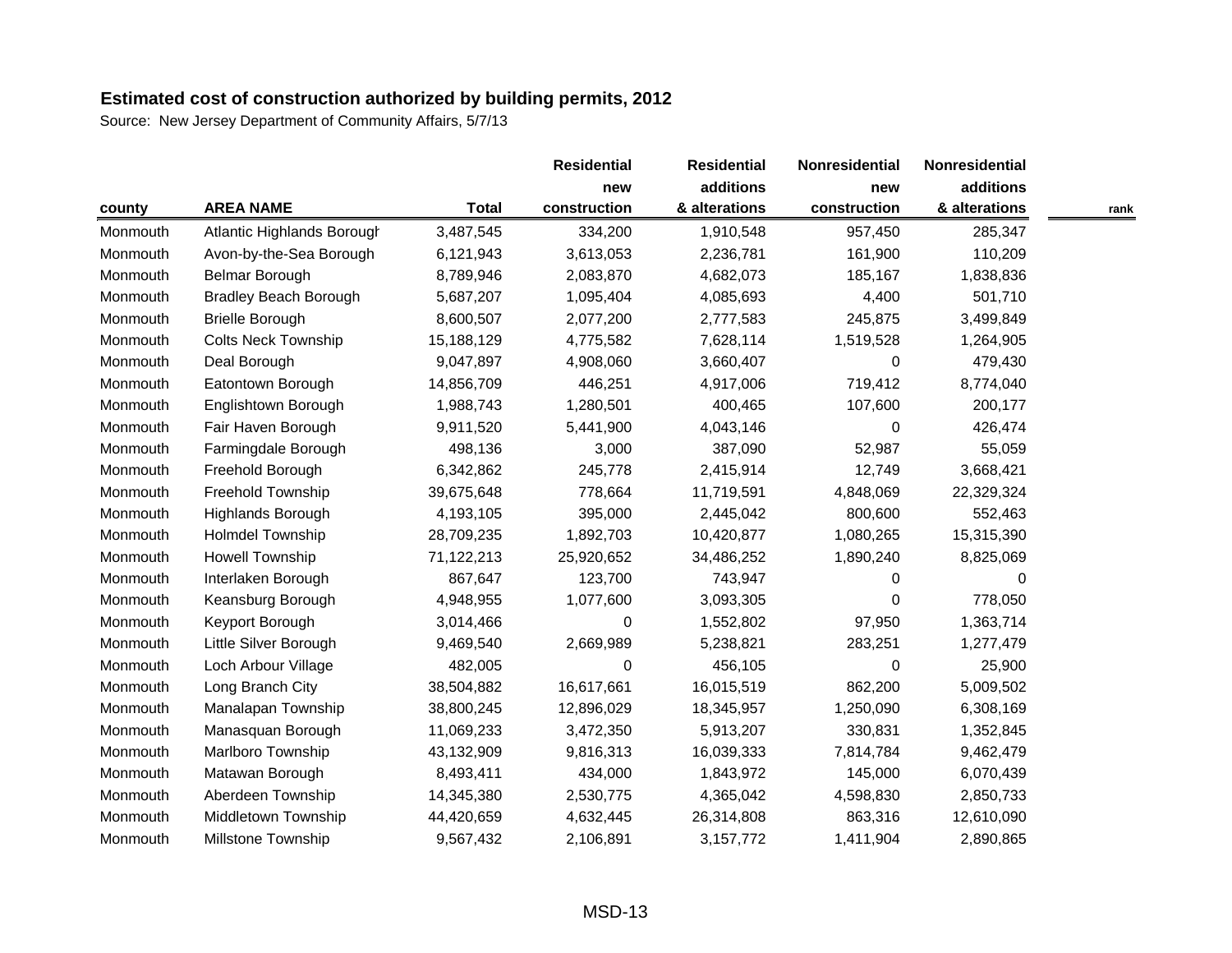|               |                                |              | <b>Residential</b> | <b>Residential</b> | Nonresidential | Nonresidential |      |
|---------------|--------------------------------|--------------|--------------------|--------------------|----------------|----------------|------|
|               |                                |              | new                | additions          | new            | additions      |      |
| county        | <b>AREA NAME</b>               | <b>Total</b> | construction       | & alterations      | construction   | & alterations  | rank |
| Monmouth      | Monmouth Beach Borough         | 8,218,970    | 3,292,903          | 3,575,711          | 120,200        | 1,230,156      |      |
| Monmouth      | Neptune Township               | 20,852,750   | 2,095,677          | 8,312,133          | 5,329,682      | 5,115,258      |      |
| Monmouth      | Neptune City Borough           | 5,170,735    | 120,000            | 1,590,702          | 42,700         | 3,417,333      |      |
| Monmouth      | <b>Tinton Falls Borough</b>    | 46,831,187   | 6,733,273          | 5,471,947          | 175,542        | 34,450,425     |      |
| Monmouth      | Ocean Township                 | 21,398,303   | 4,222,150          | 9,411,215          | 332,658        | 7,432,280      |      |
| Monmouth      | Oceanport Borough              | 6,324,814    | 1,254,600          | 3,896,400          | 305,000        | 868,814        |      |
| Monmouth      | <b>Hazlet Township</b>         | 15,679,082   | 304,351            | 6,059,450          | 6,315,900      | 2,999,381      |      |
| Monmouth      | Red Bank Borough               | 15,545,293   | 2,178,341          | 3,135,026          | 1,673,525      | 8,558,401      |      |
| Monmouth      | Roosevelt Borough              | 344,390      | $\boldsymbol{0}$   | 318,990            | 0              | 25,400         |      |
| Monmouth      | Rumson Borough                 | 35,215,312   | 21,563,925         | 12,549,272         | $\Omega$       | 1,102,115      |      |
| Monmouth      | Sea Bright Borough             | 2,386,239    | 345,080            | 1,185,442          | $\Omega$       | 855,717        |      |
| Monmouth      | Sea Girt Borough               | 16,816,096   | 12,817,780         | 3,086,807          | 630,757        | 280,752        |      |
| Monmouth      | Shrewsbury Borough             | 9,495,454    | 1,923,561          | 2,785,731          | 6,000          | 4,780,162      |      |
| Monmouth      | <b>Shrewsbury Township</b>     | 122,901      | 0                  | 121,801            | $\Omega$       | 1,100          |      |
| Monmouth      | Lake Como Borough              | 2,458,017    | 600,566            | 1,428,019          | 40,000         | 389,432        |      |
| Monmouth      | Spring Lake Borough            | 23,901,915   | 14,611,497         | 8,448,264          | 312,160        | 529,994        |      |
| Monmouth      | Spring Lake Heights Boro       | 4,160,935    | 972,420            | 2,699,474          | 215,105        | 273,936        |      |
| Monmouth      | Union Beach Borough            | 4,190,048    | 561,800            | 2,990,608          | 33,745         | 603,895        |      |
| Monmouth      | <b>Upper Freehold Township</b> | 7,819,877    | 1,689,373          | 2,839,425          | 1,473,288      | 1,817,791      |      |
| Monmouth      | <b>Wall Township</b>           | 45,026,887   | 8,263,692          | 9,631,618          | 11,434,756     | 15,696,821     |      |
| Monmouth      | West Long Branch Borougl       | 14,843,301   | 572,100            | 3,136,980          | 6,074,625      | 5,059,596      |      |
| Morris        | <b>Boonton Town</b>            | 5,119,735    | 375,000            | 2,910,138          | 291            | 1,834,306      |      |
| Morris        | <b>Boonton Township</b>        | 5,148,337    | 2,233,300          | 2,775,027          | 120,000        | 20,010         |      |
| <b>Morris</b> | <b>Butler Borough</b>          | 3,330,025    | 232,000            | 1,953,021          | $\Omega$       | 1,145,004      |      |
| Morris        | Chatham Borough                | 13,336,929   | 2,152,071          | 9,589,106          | 40,000         | 1,555,752      |      |
| Morris        | Chatham Township               | 26,249,519   | 13,613,687         | 11,007,742         |                | 1,628,089      |      |
| Morris        | Chester Borough                | 3,098,890    | 484,840            | 751,194            | 0              | 1,862,856      |      |
| Morris        | <b>Chester Township</b>        | 10,332,248   | 789,549            | 5,286,097          | 487,200        | 3,769,402      |      |
| Morris        | <b>Denville Township</b>       | 21,098,488   | 2,440,265          | 7,736,259          | 993,190        | 9,928,774      |      |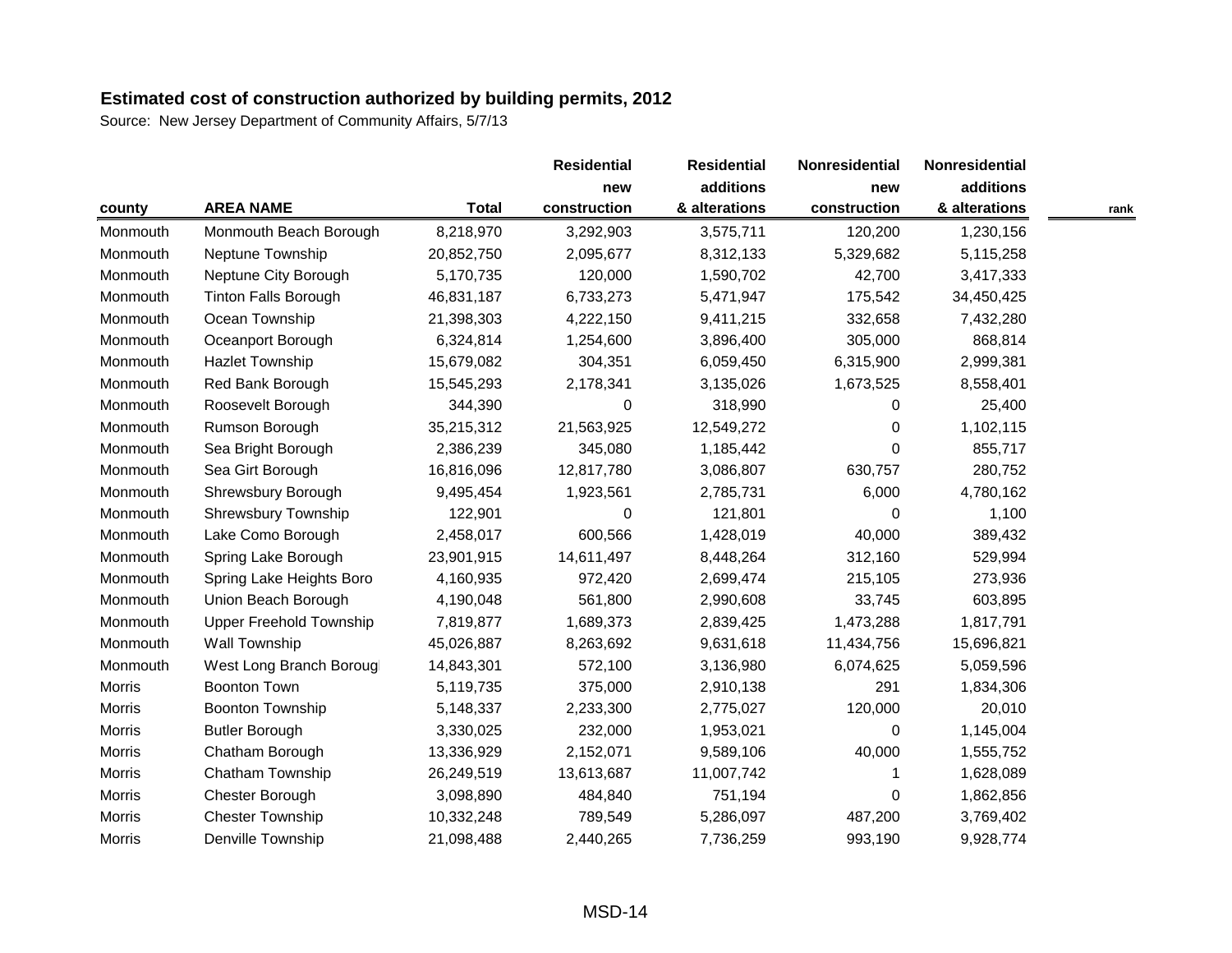|                                |              | <b>Residential</b> | <b>Residential</b> | Nonresidential | Nonresidential |      |
|--------------------------------|--------------|--------------------|--------------------|----------------|----------------|------|
|                                |              | new                | additions          | new            | additions      |      |
| <b>AREA NAME</b>               | <b>Total</b> | construction       | & alterations      | construction   | & alterations  | rank |
| Dover Town                     | 6,532,306    | 195,425            | 2,590,655          | $\Omega$       | 3,746,226      |      |
| East Hanover Township          | 25,890,373   | 363,300            | 3,417,191          | 121,000        | 21,988,882     |      |
| Florham Park Borough           | 33,443,315   | 6,283,690          | 5,757,295          | 2,626,300      | 18,776,030     |      |
| <b>Hanover Township</b>        | 149,824,311  | 15,053,767         | 5,715,486          | 4,656,384      | 124,398,674    |      |
| Harding Township               | 9,531,495    | 2,903,000          | 4,825,337          | 143,000        | 1,660,158      |      |
| Jefferson Township             | 8,519,169    | 611,402            | 5,152,765          | 236,150        | 2,518,852      |      |
| Kinnelon Borough               | 9,013,580    | 1,351,332          | 6,285,448          | 602,495        | 774,305        |      |
| Lincoln Park Borough           | 6,930,405    | 637,801            | 3,517,495          | 1,768,050      | 1,007,059      |      |
| Madison Borough                | 50,219,593   | 6,196,980          | 10,803,522         | 408,323        | 32,810,768     |      |
| Mendham Borough                | 5,385,128    | 198,802            | 4,300,610          | 58,350         | 827,366        |      |
| Mendham Township               | 9,564,614    | 285,000            | 8,302,732          | 106,150        | 870,732        |      |
| Mine Hill Township             | 3,236,353    | 1,380,669          | 1,846,684          | 0              | 9,000          |      |
| Montville Township             | 22,984,238   | 5,731,600          | 9,901,735          | 2,125,557      | 5,225,346      |      |
| Morris Township                | 41,871,236   | 1,955,943          | 14,367,366         | 1,800,100      | 23,747,827     |      |
| Morris Plains Borough          | 15,899,952   | 7,403,502          | 5,188,665          | 1,662,250      | 1,645,535      |      |
| Morristown Town                | 27,426,856   | 2,460,369          | 5,947,375          | 294,960        | 18,724,152     |      |
| Mountain Lakes Borough         | 8,869,622    | 2,621,884          | 4,634,704          | 0              | 1,613,034      |      |
| Mount Arlington Borough        | 4,097,562    | 876,301            | 1,432,776          | 1,100,000      | 688,485        |      |
| Mount Olive Township           | 26,650,963   | 11,977,269         | 4,213,119          | 2,317,862      | 8,142,713      |      |
| Netcong Borough                | 844,447      | 0                  | 375,261            | 269,000        | 200,186        |      |
| Parsippany-Troy Hills Twp      | 117,195,954  | 3,432,211          | 13,922,615         | 37,430,717     | 62,410,411     |      |
| Long Hill Township             | 9,341,378    | 1,798,950          | 4,930,151          | 136,675        | 2,475,602      |      |
| Pequannock Township            | 25,705,635   | 2,898,377          | 13,874,206         | 589,737        | 8,343,315      |      |
| Randolph Township              | 35,748,389   | 3,814,002          | 9,661,669          | 118,001        | 22, 154, 717   |      |
| Riverdale Borough              | 4,939,413    | 2,623,700          | 803,113            | 0              | 1,512,600      |      |
| Rockaway Borough               | 3,762,213    | 0                  | 1,673,483          | 269,025        | 1,819,705      |      |
| Rockaway Township              | 26,400,579   | 2,255,720          | 9,220,836          | 2,884,856      | 12,039,167     |      |
| Roxbury Township               | 13,392,085   | 2,681,025          | 6,852,502          | 0              | 3,858,558      |      |
| <b>Victory Gardens Borough</b> | 119,586      | 0                  | 119,586            | $\pmb{0}$      | 0              |      |
|                                |              |                    |                    |                |                |      |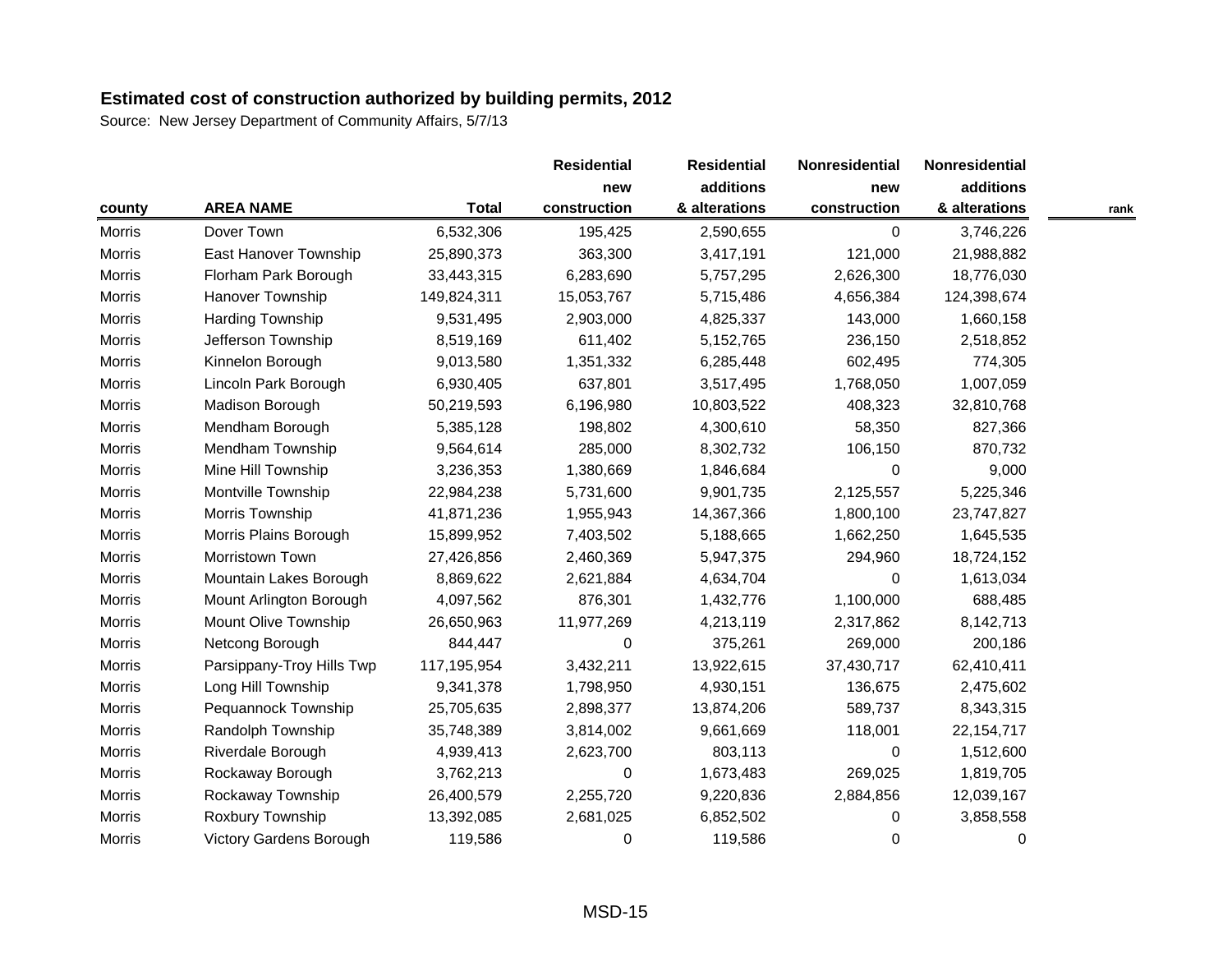|               |                               |              | <b>Residential</b> | <b>Residential</b> | Nonresidential | Nonresidential |      |
|---------------|-------------------------------|--------------|--------------------|--------------------|----------------|----------------|------|
|               |                               |              | new                | additions          | new            | additions      |      |
| county        | <b>AREA NAME</b>              | <b>Total</b> | construction       | & alterations      | construction   | & alterations  | rank |
| Morris        | <b>Washington Township</b>    | 11,024,029   | 232,685            | 9,220,683          | 12,000         | 1,558,661      |      |
| <b>Morris</b> | Wharton Borough               | 1,956,699    | 78,300             | 959,270            | $\Omega$       | 919,129        |      |
| Ocean         | Barnegat Light Borough        | 4,937,779    | 3,439,551          | 1,400,179          | $\Omega$       | 98,049         |      |
| Ocean         | Bay Head Borough              | 3,513,933    | 425,685            | 3,025,398          | $\Omega$       | 62,850         |      |
| Ocean         | Beach Haven Borough           | 8,332,558    | 4,517,352          | 2,637,027          | 4,000          | 1,174,179      |      |
| Ocean         | Beachwood Borough             | 3,326,265    | 402,950            | 2,574,198          | 43,700         | 305,417        |      |
| Ocean         | <b>Berkeley Township</b>      | 27,604,745   | 10,863,461         | 14,829,487         | 289,001        | 1,622,796      |      |
| Ocean         | <b>Brick Township</b>         | 129,911,586  | 19,474,070         | 35,545,301         | 4,029,730      | 70,862,485     |      |
| Ocean         | Toms River Township           | 95,330,857   | 16,255,742         | 27,521,698         | 10,693,770     | 40,859,647     |      |
| Ocean         | Eagleswood Township           | 1,852,367    | 666,000            | 290,503            | 737,504        | 158,360        |      |
| Ocean         | Harvey Cedars Borough         | 5,768,715    | 3,090,015          | 2,592,700          | 36,900         | 49,100         |      |
| Ocean         | <b>Island Heights Borough</b> | 2,870,882    | 325,500            | 906,332            | 1,493,000      | 146,050        |      |
| Ocean         | Jackson Township              | 43,458,659   | 8,493,238          | 17,100,456         | 13,302,586     | 4,562,379      |      |
| Ocean         | Lacey Township                | 22,667,821   | 9,629,694          | 8,029,358          | 312,801        | 4,695,968      |      |
| Ocean         | Lakehurst Borough             | 1,316,600    | 700,000            | 453,920            | 15,000         | 147,680        |      |
| Ocean         | Lakewood Township             | 93,166,686   | 50,737,571         | 12,553,141         | 12,303,776     | 17,572,198     |      |
| Ocean         | Lavallette Borough            | 10,216,590   | 6,077,238          | 3,755,207          | $\pmb{0}$      | 384,145        |      |
| Ocean         | Little Egg Harbor Township    | 22,307,598   | 4,757,586          | 13,306,005         | 17,492         | 4,226,515      |      |
| Ocean         | Long Beach Township           | 48,214,042   | 24,079,427         | 22,411,110         | 66,200         | 1,657,305      |      |
| Ocean         | Manchester Township           | 18,679,160   | 3,130,944          | 13,231,912         | $\Omega$       | 2,316,304      |      |
| Ocean         | Mantoloking Borough           | 5,836,234    | 3,110,202          | 2,726,032          | $\Omega$       | 0              |      |
| Ocean         | Ocean Township                | 15,022,549   | 10,113,311         | 3,799,294          | 82,700         | 1,027,244      |      |
| Ocean         | Ocean Gate Borough            | 2,468,487    | 846,500            | 1,006,342          | 18,200         | 597,445        |      |
| Ocean         | Pine Beach Borough            | 1,544,665    | 664,000            | 854,327            | $\Omega$       | 26,338         |      |
| Ocean         | <b>Plumsted Township</b>      | 5,519,161    | 1,098,151          | 2,042,876          | 270,865        | 2,107,269      |      |
| Ocean         | Point Pleasant Borough        | 14,737,794   | 5,618,122          | 7,244,960          | 500            | 1,874,212      |      |
| Ocean         | Point Pleasant Beach Boro     | 10,191,306   | 3,422,980          | 4,583,426          | 25,150         | 2,159,750      |      |
| Ocean         | Seaside Heights Borough       | 4,367,293    | 720,000            | 1,373,265          | 107,000        | 2,167,028      |      |
| Ocean         | Seaside Park Borough          | 5,997,689    | 3,243,985          | 2,274,169          | 300            | 479,235        |      |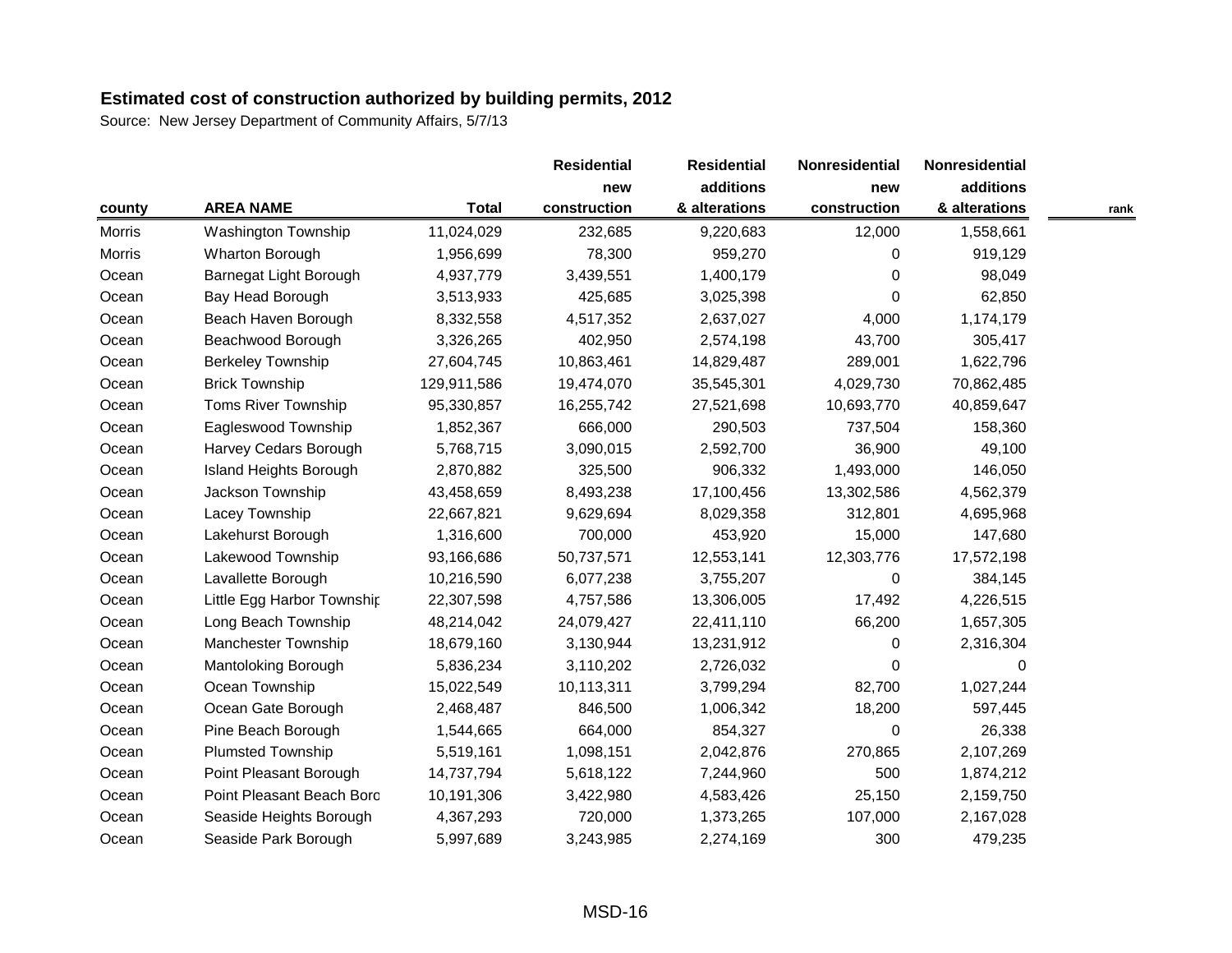|         |                              |              | <b>Residential</b> | <b>Residential</b> | Nonresidential | Nonresidential |      |
|---------|------------------------------|--------------|--------------------|--------------------|----------------|----------------|------|
|         |                              |              | new                | additions          | new            | additions      |      |
| county  | <b>AREA NAME</b>             | <b>Total</b> | construction       | & alterations      | construction   | & alterations  | rank |
| Ocean   | Ship Bottom Borough          | 5,409,660    | 2,500,953          | 2,117,650          | 40,000         | 751,057        |      |
| Ocean   | South Toms River Borough     | 653,859      | 0                  | 576,980            | 4,000          | 72,879         |      |
| Ocean   | <b>Stafford Township</b>     | 40,326,620   | 15,459,150         | 8,362,919          | 1,333,581      | 15,170,970     |      |
| Ocean   | Surf City Borough            | 9,242,987    | 5,579,577          | 3,391,711          | $\Omega$       | 271,699        |      |
| Ocean   | <b>Tuckerton Borough</b>     | 1,899,015    | 0                  | 0                  | 300,000        | 1,599,015      |      |
| Ocean   | <b>Barnegat Township</b>     | 28,851,530   | 13,458,958         | 5,524,435          | 1,538,480      | 8,329,657      |      |
| Passaic | <b>Bloomingdale Borough</b>  | 3,650,821    | 578,010            | 1,431,738          | 900,707        | 740,366        |      |
| Passaic | <b>Clifton City</b>          | 81,772,930   | 10,406,865         | 19,862,499         | 14,650,878     | 36,852,688     |      |
| Passaic | Haledon Borough              | 1,988,263    | 0                  | 664,112            | 860,300        | 463,851        |      |
| Passaic | Hawthorne Borough            | 8,947,761    | 462,402            | 7,234,574          | 98,376         | 1,152,409      |      |
| Passaic | <b>Little Falls Township</b> | 15,856,007   | 225,400            | 5,591,751          | 35,550         | 10,003,306     |      |
| Passaic | North Haledon Borough        | 4,459,067    | 543,100            | 2,763,194          | 350,000        | 802,773        |      |
| Passaic | Passaic City                 | 18,350,367   | 4,677,060          | 6,641,553          | 0              | 7,031,754      |      |
| Passaic | Paterson City                | 31,904,576   | 5,247,200          | 10,864,793         | 502,829        | 15,289,754     |      |
| Passaic | Pompton Lakes Borough        | 4,799,279    | 190,900            | 3,614,133          | $\Omega$       | 994,246        |      |
| Passaic | Prospect Park Borough        | 575,540      | 0                  | 561,740            | $\Omega$       | 13,800         |      |
| Passaic | Ringwood Borough             | 14,463,175   | 70,900             | 4,775,903          | 1,263,420      | 8,352,952      |      |
| Passaic | Totowa Borough               | 9,098,157    | 294,500            | 2,309,104          | 1,074,900      | 5,419,653      |      |
| Passaic | Wanaque Borough              | 3,040,455    | 21,000             | 1,966,911          | 41,500         | 1,011,044      |      |
| Passaic | Wayne Township               | 58,256,571   | 6,150,277          | 23,251,721         | 3,780,457      | 25,074,116     |      |
| Passaic | West Milford Township        | 13,413,318   | 358,225            | 10,034,782         | 237,800        | 2,782,511      |      |
| Passaic | <b>Woodland Park Borough</b> | 19,899,828   | 8,295,704          | 2,767,414          | 855,480        | 7,981,230      |      |
| Salem   | Alloway Township             | 1,054,350    | 506,000            | 272,000            | 173,500        | 102,850        |      |
| Salem   | Elmer Borough                | 581,339      | 88,203             | 171,134            | 28,056         | 293,946        |      |
| Salem   | Elsinboro Township           | 270,748      | 0                  | 228,448            | 24,000         | 18,300         |      |
| Salem   | Lower Alloways Creek Twp     | 4,124,603    | 285,500            | 222,351            | 302,000        | 3,314,752      |      |
| Salem   | Mannington Township          | 2,294,712    | 400                | 458,516            | 184,893        | 1,650,903      |      |
| Salem   | <b>Oldmans Township</b>      | 2,161,527    | 1,840,800          | 173,388            | 78,950         | 68,389         |      |
| Salem   | Penns Grove Borough          | 845,147      | 132,600            | 349,087            | 76,250         | 287,210        |      |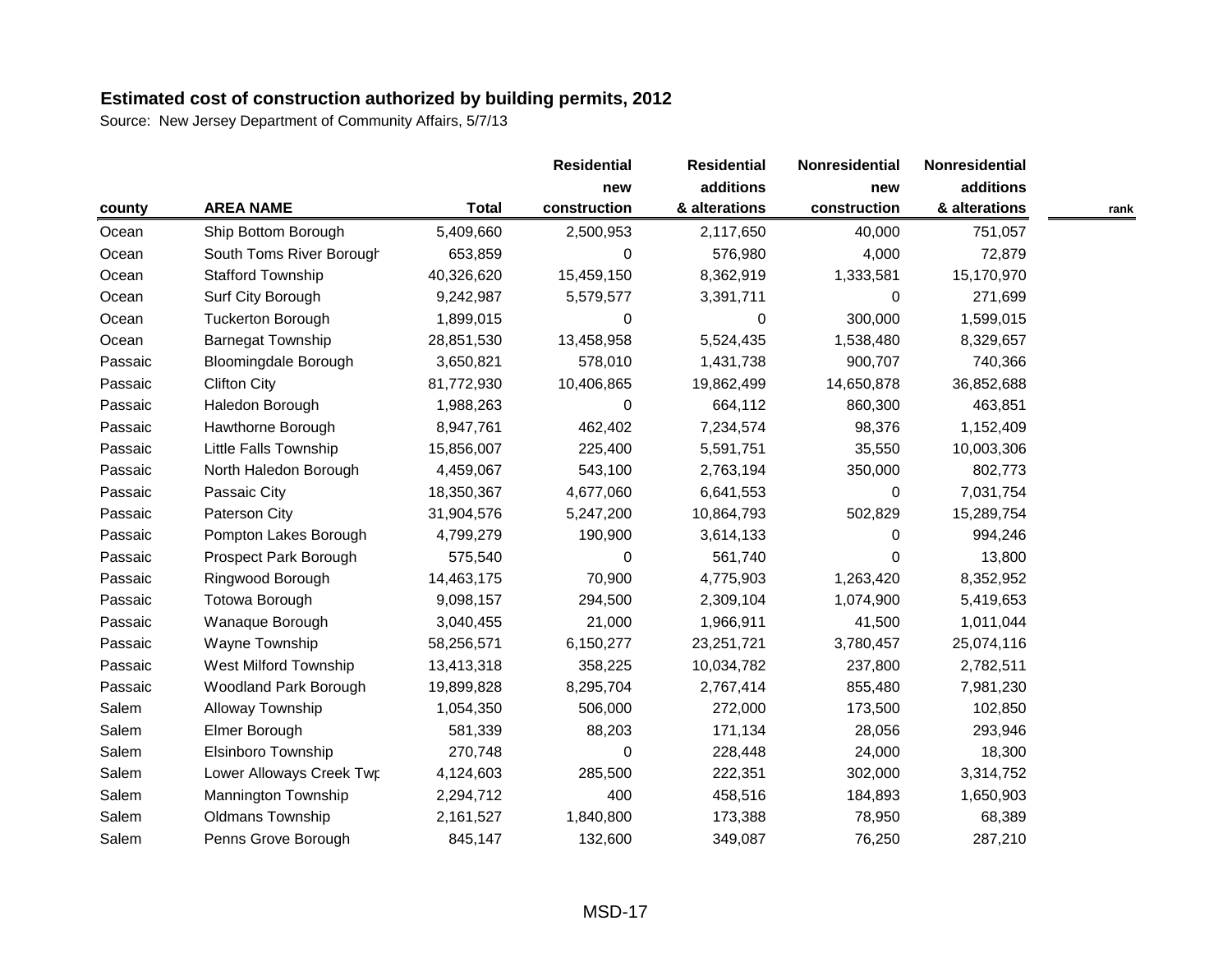|          |                               |              | <b>Residential</b> | <b>Residential</b> | Nonresidential | Nonresidential |      |
|----------|-------------------------------|--------------|--------------------|--------------------|----------------|----------------|------|
|          |                               |              | new                | additions          | new            | additions      |      |
| county   | <b>AREA NAME</b>              | <b>Total</b> | construction       | & alterations      | construction   | & alterations  | rank |
| Salem    | Pennsville Township           | 7,881,584    | 447,550            | 2,140,155          | 1,545,644      | 3,748,235      |      |
| Salem    | Pilesgrove Township           | 2,949,791    | 478,352            | 731,126            | 515,646        | 1,224,667      |      |
| Salem    | Pittsgrove Township           | 4,197,444    | 479,800            | 1,058,706          | 542,832        | 2,116,106      |      |
| Salem    | Quinton Township              | 1,376,863    | 556,595            | 334,609            | 416,100        | 69,559         |      |
| Salem    | Salem City                    | 5,057,566    | $\Omega$           | 369,279            | 14,463         | 4,673,824      |      |
| Salem    | <b>Carneys Point Township</b> | 7,368,027    | 1,164,815          | 1,041,233          | 67,385         | 5,094,594      |      |
| Salem    | Upper Pittsgrove Township     | 2,164,019    | 295,478            | 829,180            | 332,850        | 706,511        |      |
| Salem    | Woodstown Borough             | 1,113,492    | 0                  | 724,664            | 102,500        | 286,328        |      |
| Somerset | <b>Bedminster Township</b>    | 15,491,009   | 114,201            | 6,109,082          | 66,000         | 9,201,726      |      |
| Somerset | <b>Bernards Township</b>      | 48,657,265   | 8,323,877          | 18,914,755         | 539,801        | 20,878,832     |      |
| Somerset | Bernardsville Borough         | 11,375,974   | 396,051            | 6,566,515          | 1,697,400      | 2,716,008      |      |
| Somerset | Bound Brook Borough           | 3,178,456    | 0                  | 1,981,050          | 19,000         | 1,178,406      |      |
| Somerset | <b>Branchburg Township</b>    | 50,679,089   | 938,250            | 7,390,981          | 14,923,039     | 27,426,819     |      |
| Somerset | <b>Bridgewater Township</b>   | 87,647,490   | 2,812,730          | 20,515,438         | 10,275,645     | 54,043,677     |      |
| Somerset | Far Hills Borough             | 765,943      | 0                  | 658,948            | $\Omega$       | 106,995        |      |
| Somerset | Franklin Township             | 124,450,638  | 55,009,413         | 18,176,769         | 6,103,566      | 45,160,890     |      |
| Somerset | Green Brook Township          | 4,817,076    | 530,000            | 2,647,922          | 223,500        | 1,415,654      |      |
| Somerset | Hillsborough Township         | 52,862,748   | 21,658,504         | 18,153,389         | 4,306,576      | 8,744,279      |      |
| Somerset | Manville Borough              | 3,198,118    | 135,000            | 2,153,560          | 21,100         | 888,458        |      |
| Somerset | Millstone Borough             | 84,099       | 0                  | 44,200             | $\Omega$       | 39,899         |      |
| Somerset | <b>Montgomery Township</b>    | 26,108,210   | 2,428,535          | 12,445,976         | 128,581        | 11,105,118     |      |
| Somerset | North Plainfield Borough      | 10,952,181   | 0                  | 3,805,427          | 0              | 7,146,754      |      |
| Somerset | Peapack and Gladstone Bo      | 3,428,328    | 96,250             | 2,304,677          | 20,000         | 1,007,401      |      |
| Somerset | Raritan Borough               | 27,920,762   | 19,791,103         | 2,871,473          | 189,000        | 5,069,186      |      |
| Somerset | Rocky Hill Borough            | 1,416,256    | 20,800             | 673,200            | 0              | 722,256        |      |
| Somerset | Somerville Borough            | 12,586,756   | 1,549,500          | 3,096,505          | 926,500        | 7,014,251      |      |
| Somerset | South Bound Brook Boro        | 1,019,039    | 44,010             | 828,827            | 17,585         | 128,617        |      |
| Somerset | Warren Township               | 47,168,874   | 14,010,672         | 15,114,386         | 801,571        | 17,242,245     |      |
| Somerset | Watchung Borough              | 11,946,970   | 4,416,725          | 4,502,241          | 101,700        | 2,926,304      |      |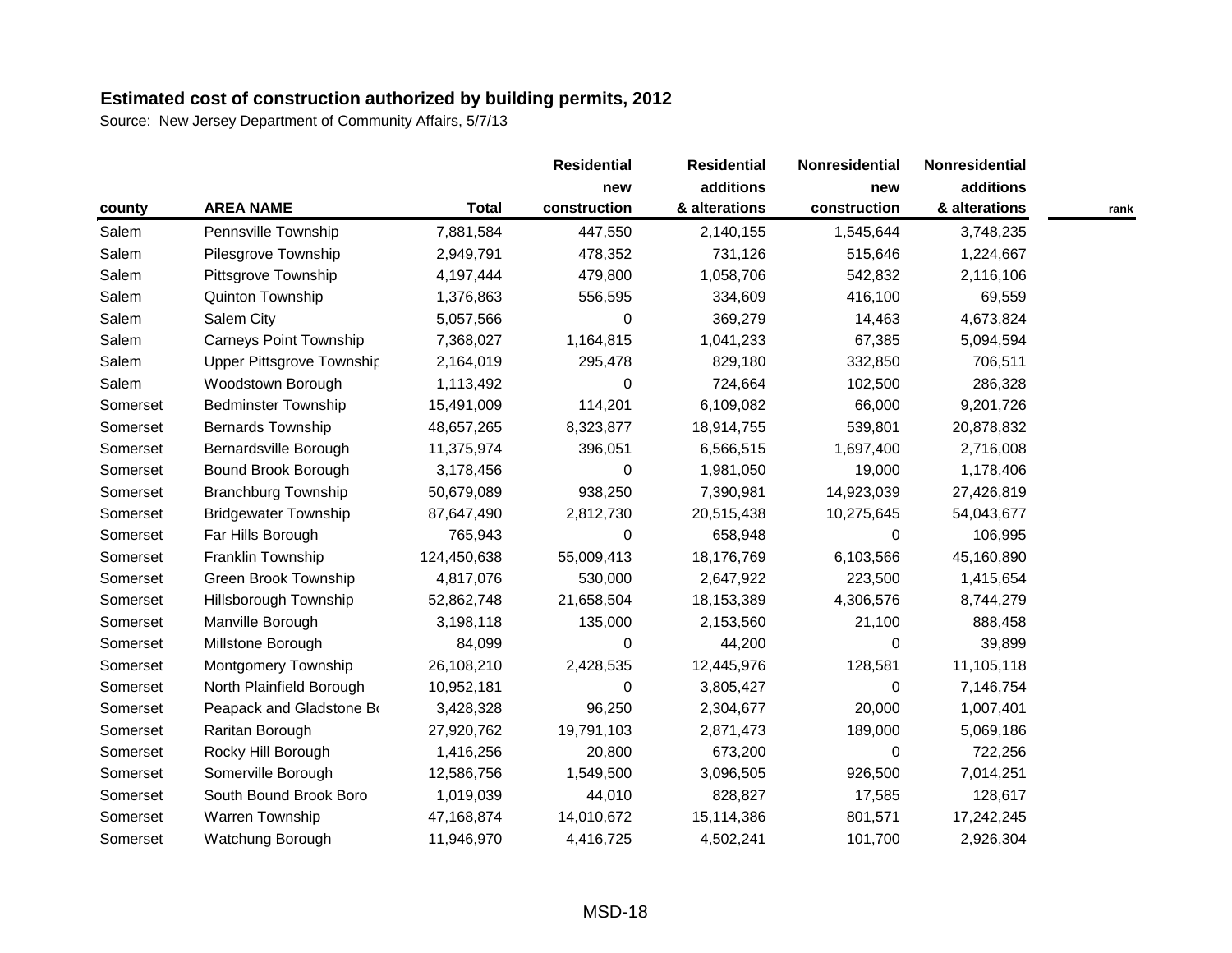|               |                            |              | <b>Residential</b> | <b>Residential</b> | Nonresidential | Nonresidential |      |
|---------------|----------------------------|--------------|--------------------|--------------------|----------------|----------------|------|
|               |                            |              | new                | additions          | new            | additions      |      |
| county        | <b>AREA NAME</b>           | <b>Total</b> | construction       | & alterations      | construction   | & alterations  | rank |
| <b>Sussex</b> | Andover Borough            | 242,737      | 60,000             | 112,687            | 100            | 69,950         |      |
| <b>Sussex</b> | Andover Township           | 3,260,114    | 42,900             | 1,115,978          | 133,648        | 1,967,588      |      |
| <b>Sussex</b> | <b>Branchville Borough</b> | 651,620      | 0                  | 191,620            | $\Omega$       | 460,000        |      |
| <b>Sussex</b> | <b>Byram Township</b>      | 3,807,651    | 475,150            | 2,118,913          | 20,450         | 1,193,138      |      |
| <b>Sussex</b> | Frankford Township         | 9,490,406    | 3,030,573          | 4,097,048          | 8,931          | 2,353,854      |      |
| <b>Sussex</b> | Franklin Borough           | 2,860,164    | 0                  | 708,307            | $\Omega$       | 2,151,857      |      |
| <b>Sussex</b> | Fredon Township            | 1,161,891    | 0                  | 680,389            | 164,022        | 317,480        |      |
| <b>Sussex</b> | Green Township             | 3,791,835    | 214,950            | 1,684,374          | 101,478        | 1,791,033      |      |
| <b>Sussex</b> | Hamburg Borough            | 1,788,803    | 254,500            | 461,811            | 770,150        | 302,342        |      |
| <b>Sussex</b> | Hampton Township           | 5,183,222    | 26,000             | 1,324,707          | 850,807        | 2,981,708      |      |
| <b>Sussex</b> | Hardyston Township         | 8,001,898    | 3,916,491          | 2,002,245          | 723,500        | 1,359,662      |      |
| Sussex        | Hopatcong Borough          | 5,719,119    | 800,900            | 3,556,588          | 415,300        | 946,331        |      |
| <b>Sussex</b> | Lafayette Township         | 2,034,327    | 625,000            | 783,968            | 185,371        | 439,988        |      |
| <b>Sussex</b> | Montague Township          | 1,429,369    | 118,900            | 862,662            | 47,500         | 400,307        |      |
| Sussex        | Newton Town                | 8,665,995    | 0                  | 1,520,946          | 7,000          | 7,138,049      |      |
| <b>Sussex</b> | Ogdensburg Borough         | 551,948      | 0                  | 279,014            | 17,920         | 255,014        |      |
| <b>Sussex</b> | Sandyston Township         | 2,144,325    | 799,316            | 510,393            | 568,600        | 266,016        |      |
| <b>Sussex</b> | Sparta Township            | 24,298,827   | 5,534,002          | 10,715,291         | 3,424,559      | 4,624,975      |      |
| <b>Sussex</b> | Stanhope Borough           | 1,245,474    | 0                  | 1,025,624          | 0              | 219,850        |      |
| <b>Sussex</b> | <b>Stillwater Township</b> | 2,500,377    | 300,200            | 1,733,952          | 51,285         | 414,940        |      |
| <b>Sussex</b> | Sussex Borough             | 774,867      | 0                  | 371,316            | 29,100         | 374,451        |      |
| <b>Sussex</b> | Vernon Township            | 13,321,051   | 378,300            | 6,624,004          | 2,077,901      | 4,240,846      |      |
| <b>Sussex</b> | <b>Walpack Township</b>    | 1            | 0                  | 0                  | $\pmb{0}$      |                |      |
| <b>Sussex</b> | <b>Wantage Township</b>    | 10,148,030   | 3,734,004          | 1,248,771          | 1,803,011      | 3,362,244      |      |
| Union         | Berkeley Heights Townshir  | 33,313,486   | 4,631,800          | 11,765,577         | 20,700         | 16,895,409     |      |
| Union         | Clark Township             | 22,894,615   | 2,085,540          | 6,302,049          | 0              | 14,507,026     |      |
| Union         | Cranford Township          | 32,259,696   | 3,324,240          | 17,333,422         | 2,290,270      | 9,311,764      |      |
| Union         | Elizabeth City             | 128,996,797  | 6,996,830          | 9,328,624          | 60,863,269     | 51,808,074     |      |
| Union         | Fanwood Borough            | 5,370,833    | 218,200            | 3,510,555          | 926,000        | 716,078        |      |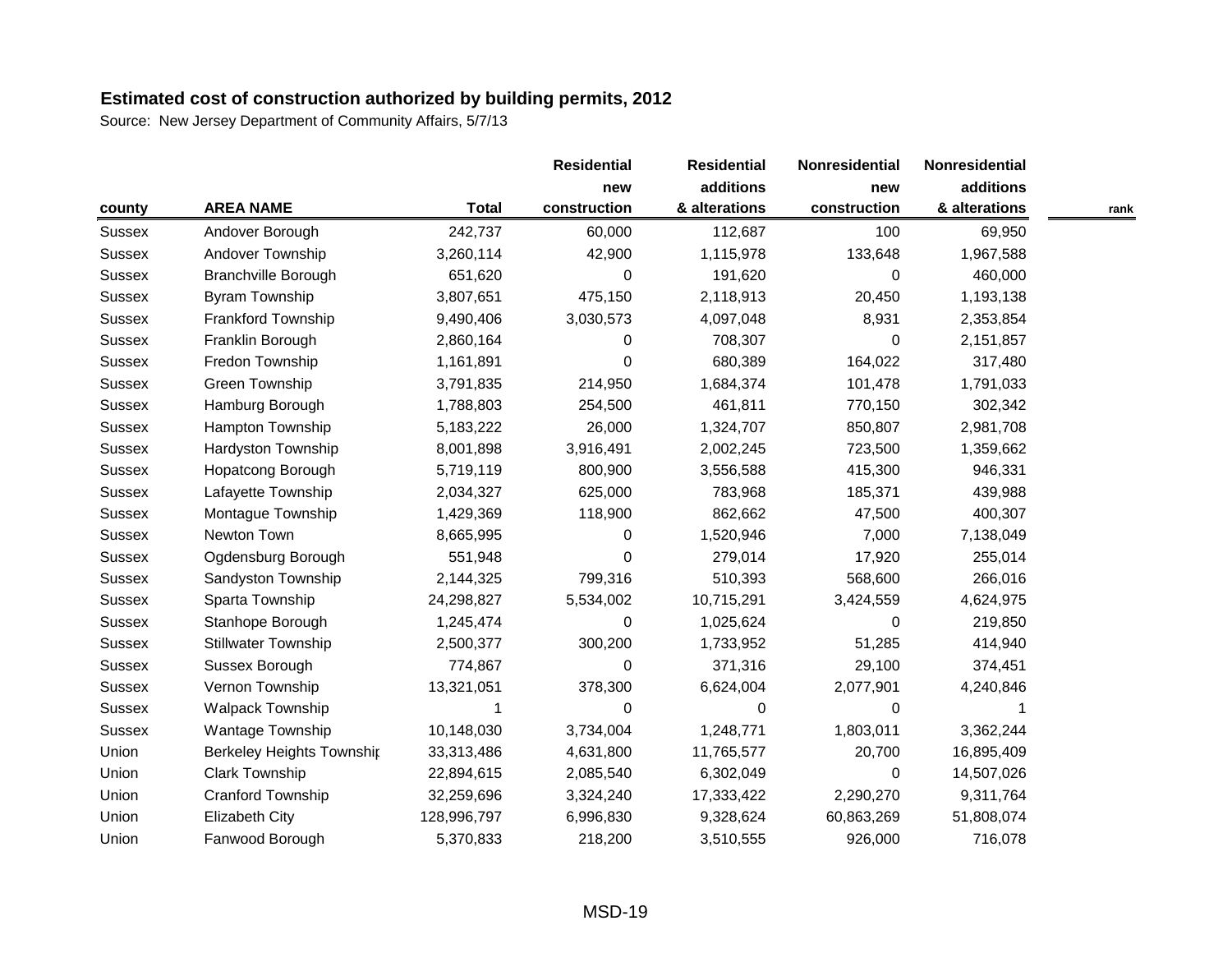|        |                            |              | <b>Residential</b> | <b>Residential</b> | Nonresidential | Nonresidential |      |
|--------|----------------------------|--------------|--------------------|--------------------|----------------|----------------|------|
|        |                            |              | new                | additions          | new            | additions      |      |
| county | <b>AREA NAME</b>           | <b>Total</b> | construction       | & alterations      | construction   | & alterations  | rank |
| Union  | Garwood Borough            | 2,943,764    | 0                  | 1,609,559          | $\mathbf 0$    | 1,334,205      |      |
| Union  | Hillside Township          | 13,330,231   | 1,050,900          | 3,109,253          | 323,201        | 8,846,877      |      |
| Union  | Kenilworth Borough         | 60,653,136   | 561,101            | 3,438,516          | 20,000         | 56,633,519     |      |
| Union  | <b>Linden City</b>         | 49,876,069   | 4,989,869          | 7,191,091          | 4,277,658      | 33,417,451     |      |
| Union  | Mountainside Borough       | 8,845,496    | 1,595,185          | 4,704,779          | 0              | 2,545,532      |      |
| Union  | New Providence Borough     | 14,533,129   | 809,550            | 10,199,343         |                | 3,524,235      |      |
| Union  | <b>Plainfield City</b>     | 11,752,664   | 57,850             | 9,027,714          | 241,000        | 2,426,100      |      |
| Union  | <b>Rahway City</b>         | 29,630,068   | 13,349,550         | 9,174,579          | 23,400         | 7,082,539      |      |
| Union  | Roselle Borough            | 7,042,189    | 164,000            | 3,590,858          | $\Omega$       | 3,287,331      |      |
| Union  | Roselle Park Borough       | 3,641,211    | 164,900            | 3,021,218          | 26,000         | 429,093        |      |
| Union  | Scotch Plains Township     | 36,203,657   | 3,165,150          | 14,610,929         | 5,200          | 18,422,378     |      |
| Union  | Springfield Township       | 20,764,358   | 3,934,075          | 10,008,194         | 1,211,900      | 5,610,189      |      |
| Union  | <b>Summit City</b>         | 68,260,094   | 7,898,711          | 27,970,582         | 99,101         | 32,291,700     |      |
| Union  | Union Township             | 47,205,519   | 3,323,850          | 13,223,006         | 3,640,478      | 27,018,185     |      |
| Union  | <b>Westfield Town</b>      | 53,672,812   | 12,246,400         | 31,406,756         | 1,301,442      | 8,718,214      |      |
| Union  | Winfield Township          | 147,225      | 0                  | 147,225            | $\Omega$       | 0              |      |
| Warren | <b>Allamuchy Township</b>  | 3,285,187    | 541,704            | 0                  | 1,703,501      | 1,039,982      |      |
| Warren | Alpha Borough              | 911,135      | 0                  | 670,970            | 36,500         | 203,665        |      |
| Warren | <b>Belvidere Town</b>      | 1,889,879    | $\Omega$           | 593,055            | $\Omega$       | 1,296,824      |      |
| Warren | <b>Blairstown Township</b> | 3,812,623    | 444,452            | 1,346,223          | 193,528        | 1,828,420      |      |
| Warren | Franklin Township          | 1,994,487    | 700                | 856,061            | 36,925         | 1,100,801      |      |
| Warren | Frelinghuysen Township     | 1,908,235    | 609,300            | 553,360            | 124,580        | 620,995        |      |
| Warren | <b>Greenwich Township</b>  | 3,148,708    | 114,000            | 880,165            | 10,684         | 2,143,859      |      |
| Warren | <b>Hackettstown Town</b>   | 6,220,404    | 1,098,500          | 237,945            | 7,900          | 4,876,059      |      |
| Warren | <b>Hardwick Township</b>   | 1,092,511    | 0                  | 646,761            | 0              | 445,750        |      |
| Warren | <b>Harmony Township</b>    | 983,460      | 221,000            | 337,002            | 159,041        | 266,417        |      |
| Warren | Hope Township              | 2,239,185    | 1,297,000          | 553,435            | 133,200        | 255,550        |      |
| Warren | Independence Township      | 1,977,174    | 426,500            | 936,900            | 43,225         | 570,549        |      |
| Warren | Knowlton Township          | 2,164,563    | 137,800            | 655,602            | 294,243        | 1,076,918      |      |